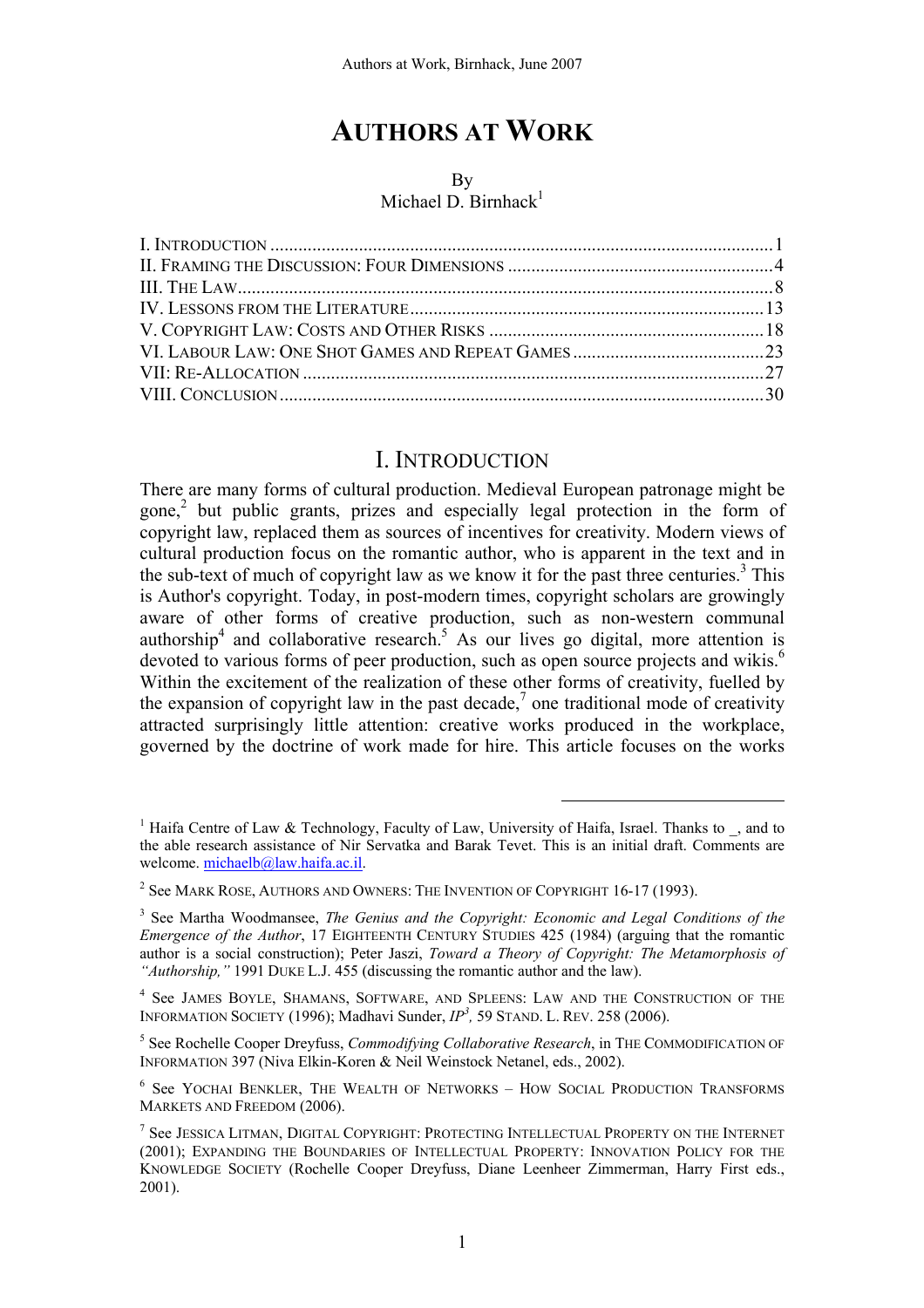made by employees. $8$  This is the corporate copyright. The case of freelancers and independent contractors will be discussed in as much as it sheds light on the main focus here, namely employed authors.<sup>10</sup>

Should the law determine the ownership of original works of authorship, *i.e.*, copyrighted works, which are created within the scope of the workplace? If the answer is positive, should the employee be the owner or is it better that the law allocates the copyright to the employer? In economic terms, the goal is to figure out the most efficient allocation of copyright of works created within the workplace.

Current law provides several possible answers, ranging from full ownership to the employer when some criteria are met on one end of the spectrum (mostly in Common Law jurisdictions), through limited ownership to the employer, such as ownership for a limited time or initial ownership to the author, but one which is transferable, ending with alienable rights vested with the author but subject to many paternalistic limitations which aim to empower the author vis-à-vis the employer on the other end of the spectrum (mostly in Civil Law jurisdictions). Accordingly, the questions courts face are the two main prongs of the work-made-for-hire doctrine: who is an employer and has the work been prepared within the scope of the employment?

Surprisingly, little attention has been devoted to these questions and where they were discussed, it was usually addressed either from an exclusive copyright point of view, or from an exclusive labour law point of view, or a rather blunt importation and implantation of one into the other, usually labour law doctrines applied within copyright law. This article addresses the allocation of copyright in the workplace context by conceptualizing the issue under a dual, integrated perspective of both copyright law and labour law.

As for the copyright law, the article proceeds within the instrumental, incentive-based theory of copyright law, based on by-now familiar economic analyses.<sup>11</sup> Previous economic analysis addressed the allocation of ownership within the workplace only in passing, or focused on ex-post allocations, once the copyrighted work had already

<sup>&</sup>lt;sup>8</sup> I do not discuss special workplaces, such as universities and the government, as these raise unique considerations. For a thoughtful discussion of the university setting, see Rochelle Cooper Dreyfuss, *The Creative Employee and the Copyright Act of 1976*, 54 U. CHI. L. REV. 590 (1987).

<sup>&</sup>lt;sup>9</sup> The corporate copyright entered copyright law with the introduction of the work made for hire in the US Copyright Act of 1909, an amendment which is said to have been added "in a most casual manner." See L. RAY PATTERSON AND STANLEY W. LINDBERG, THE NATURE OF COPYRIGHT – A LAW OF USERS' RIGHTS 85-88 (1991); SIVA VAIDHYANATHAN, COPYRIGHTS AND COPYWRONGS: THE RISE OF INTELLECTUAL PROPERTY AND HOW IT THREATENS CREATIVITY 101-03 (2001).

<sup>&</sup>lt;sup>10</sup> Freelancer authors deserve special treatment, as apparent in two recent cases from the US and Canada. See New York Times v. Tasini, 533 U.S. 483 (2001); Robertson v. The Thomson Corp. [2006] 2 S.C.R. 363. In the freelancer cases, the common legal issues are the interpretation of the contract between the author and the corporate user, usually the newspaper, and the determination of whether a specific new use of the work at stake is sufficiently similar to the agreed upon use.

<sup>11</sup> William M. Landes & Richard Posner, *An Economic Analysis of Copyright Law*, 18 J. LEGAL STUD. 325 (1989); Stanley M. Besen & Leo J. Raskind, *An Introduction to the Law and Economics of Intellectual Property*, 5 J. OF ECON. PERS. 3, 11-18 (1991); Wendy J. Gordon and Robert G. Bone, Copyright, in 1 ENCYCLOPAEDIA OF LAW AND ECONOMICS 189 (Boudewijn Bouckaert & Gerrit De Geest, eds., 2000).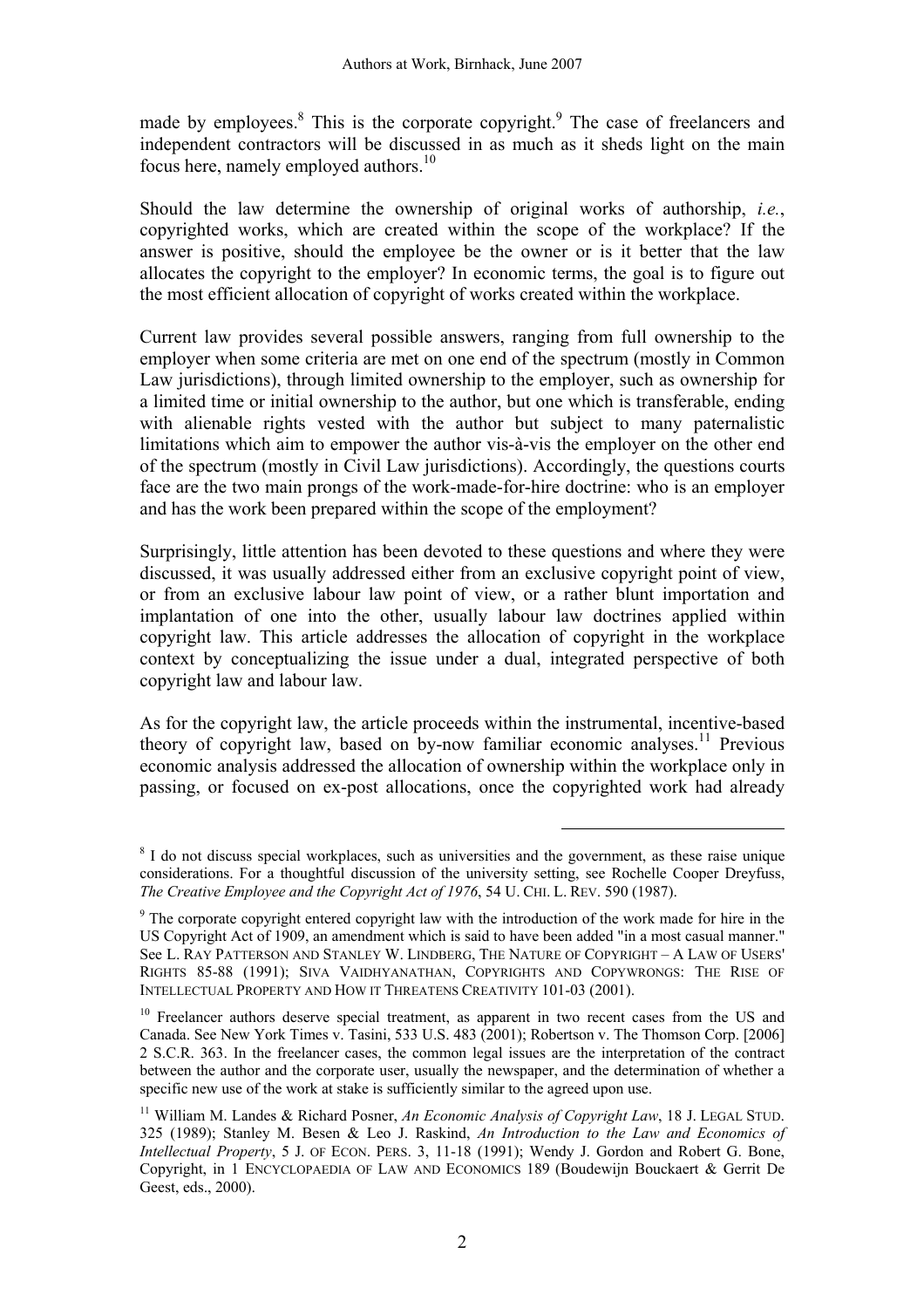been created.<sup>12</sup> Under the instrumental view of copyright law, I argue that the incentives advocated by this theory should aim at the *risk* associated with firstly creating the work and secondly, with its optimal use, for the benefits of both the owners and the public. Accordingly, one criterion for allocating ownership in workplace works is identifying the party who bears the risks. Wishing to avoid a caseby-case solution and uncertainty, the task is to identify kinds of common scenarios.

The labour law perspective adds to this examination the special relationship between the employee and the employer. Other than the obvious unequal bargaining power of the two parties, this relationship should be understood as an on-going game. Although employees are usually cast as the weaker party and indeed they often are on the weaker side, there are several situations in which the employee does have substantial power vis-à-vis the employer. Examples are when the "game" between the employee and the employer is a continuous relationship, rather than a one-shot game (as opposed to a freelancer), or when the employer sees beyond the specific employee who claims ownership over the work of authorship he has created and realizes that she has an ongoing relationship with all employees. Where there are unions and collective labour contracts, the employees' power is further strengthened. There are other more specific factors that need to be taken into consideration here, such as the likelihood of the author-employee being a repeat player, the value of the work created etc. This analysis points us to situations where the employee-employer relationship is a oneshot game and hence deserves a different legal treatment.

The discussion will point to three main criteria for identifying the party who bears the risk: the kind of business (whether the context is one of cultural/content industry),  $^{13}$ the kind of the employee (whether the employee is hired to be creative) and the business model (centralized activities, *e.g.*, a music label, or decentralized, *e.g.*, an independent film producer).

A crucial factor that should be evaluated here is the parties' opportunities to change the initial allocation of ownership. Applying Coase's theorem, the question is one of transaction costs.14 This article argues that we should add the temporal axis and evaluate different "Coasian moments"15 when querying the possibility of a corrective transaction. The possibility should affect the legal analysis: where a fair corrective transaction can take place, the law should not interfere.

The integrated labour/copyright analysis is much needed. It results in a moderate support for the common law work-made-for-hire doctrine (as in the UK model), though it requires important distinctions and some reinterpretation. The article first maps the field, then it surveys the main legal models of allocations, turning to a short

<sup>12</sup> I.T. Hardy, *An Economic Analysis of Copyright Law's Work-Made-for-Hire Doctrine*, 12 COLUMBIA-VLA J. OF L. & THE ARTS 181 (1988); Francesco Parisi and Catherine Ševčenko, *Lessons from the Anticommons: The Economics of New York Times Co. v. Tasini*, 90 KY. L.J. 295 (2002).

<sup>&</sup>lt;sup>13</sup> I borrow the term from Theodore W. Adorno, THE CULTURE INDUSTRY: SELECTED ESSAYS ON MASS CULTURE (2001), who used it in the critique of what we would later call the consumerist society, or in Guy Debord's term, *La Société du Spectacle*.

<sup>14</sup> See Ronald H. Coase, *The Problem of Social Cost*, 3 J.L. & ECON. 1 (1960).

<sup>15</sup> I borrow the term form Dreyfuss, *Commodifying Collaborative Research*, at 405.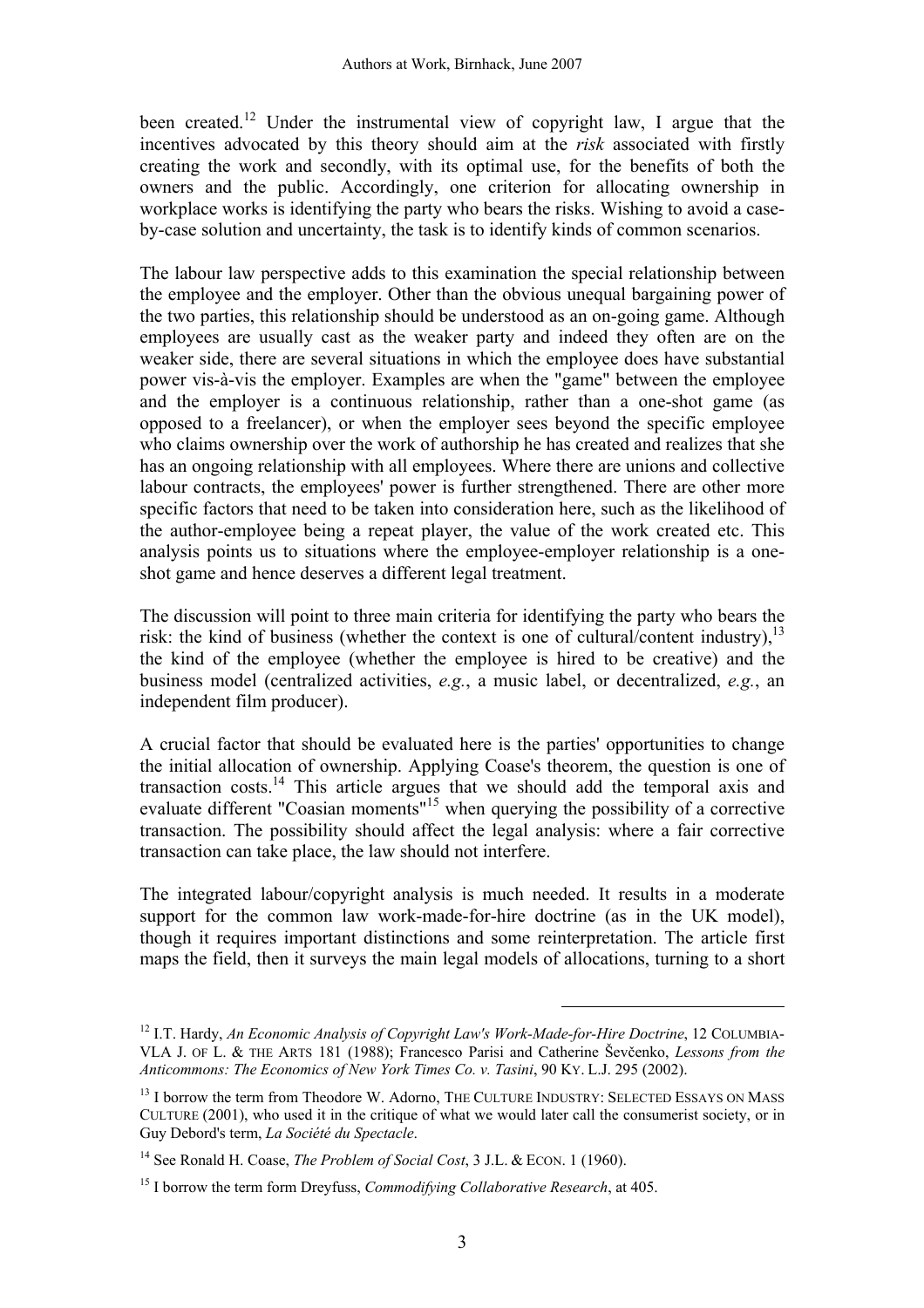review of the literature on the issue. The article then turns to the copyright perspective and to the labour law perspective, and eventually ties all threads together.<sup>16</sup>

# II. FRAMING THE DISCUSSION: FOUR DIMENSIONS

The task of figuring the best allocation of copyright in works created by employees demands our attention to several dimensions, which form a complex background. We should appreciate the co-existence of several overlapping frameworks. One is a cultural framework, a second is economic, a third is ethical and a fourth is legal.

A. *The cultural framework* focuses on the quality of the works of authorship and asks whether the legal rule should reflect and/or encourage one kind of works over the other possible kinds. The tension here is between high quality, highly original works of authorship and medium or low quality works.

Copyright law is, at least formally, indifferent to the quality of creative works and aims at the quantity of works, leaving for the market to judge the quality thereof. But, even the seemingly neutral rules of copyright law have some indirect affect over the kinds of works produced.<sup>17</sup> Elsewhere I argued that copyright law, especially under its instrumental conception does demonstrate a strong preference for quality over quantity and the latter is a means to achieve the former.<sup>1</sup>

But, is the venue of production of the creative work a proxy to its quality? We need to devise a way to measure quality and then examine the assumption. Common views often associate works created within the corporate setting with a gloom vision of a Fordist-like, mass-production assembly line of industrial products and commodified culture. The need to reach large audiences does seem to result in the corporations appealing to the lowest common denominator, with many of the creative works being shallow, plagued with overt and covert commercial messages and generally, of low quality. In contrast, works created outside the industries are often associated with independent artists, individual, free-spirited and free of the economic pressures of the industries (but no doubt subject to other financial constraints). This is a romantic view. The romantic author might still be alive, but the assumption about different quality of individual works versus the quality of corporate works requires proof.

Nevertheless, the lack of empirical data does not render the cultural view irrelevant. The legal rule about copyright ownership should be concerned with preserving a viable avenue for the individual authors, whether they are independent authors or employees. The concern is that the content produced in and by corporations replaces

<sup>&</sup>lt;sup>16</sup> One caveat is due before we delve into the details. This article is theoretical in nature and is not based on a particular legal system. I do refer to concrete legal systems as examples.

<sup>&</sup>lt;sup>17</sup> See PAUL GOLDSTEIN, COPYRIGHT'S HIGHWAY: THE LAW AND THE LORE OF COPYRIGHT FROM GUTENBERG TO THE CELESTIAL JUKEBOX 202-03 (1994): "Decisions about the scope of copyright's subject matter and the reach of its rights will inevitably affect the quantity, quality, and cost of future literary and artistic works—and whether in the future, there is anything on [television] that is worth watching."

<sup>18</sup> See Michael D. Birnhack, *More or Better? Shaping the Public Domain*, in THE FUTURE OF THE PUBLIC DOMAIN – IDENTIFYING THE COMMONS IN INFORMATION LAW 59, 74-79 (Lucie Guibault and P. Bernt Hugenholtz eds., 2006).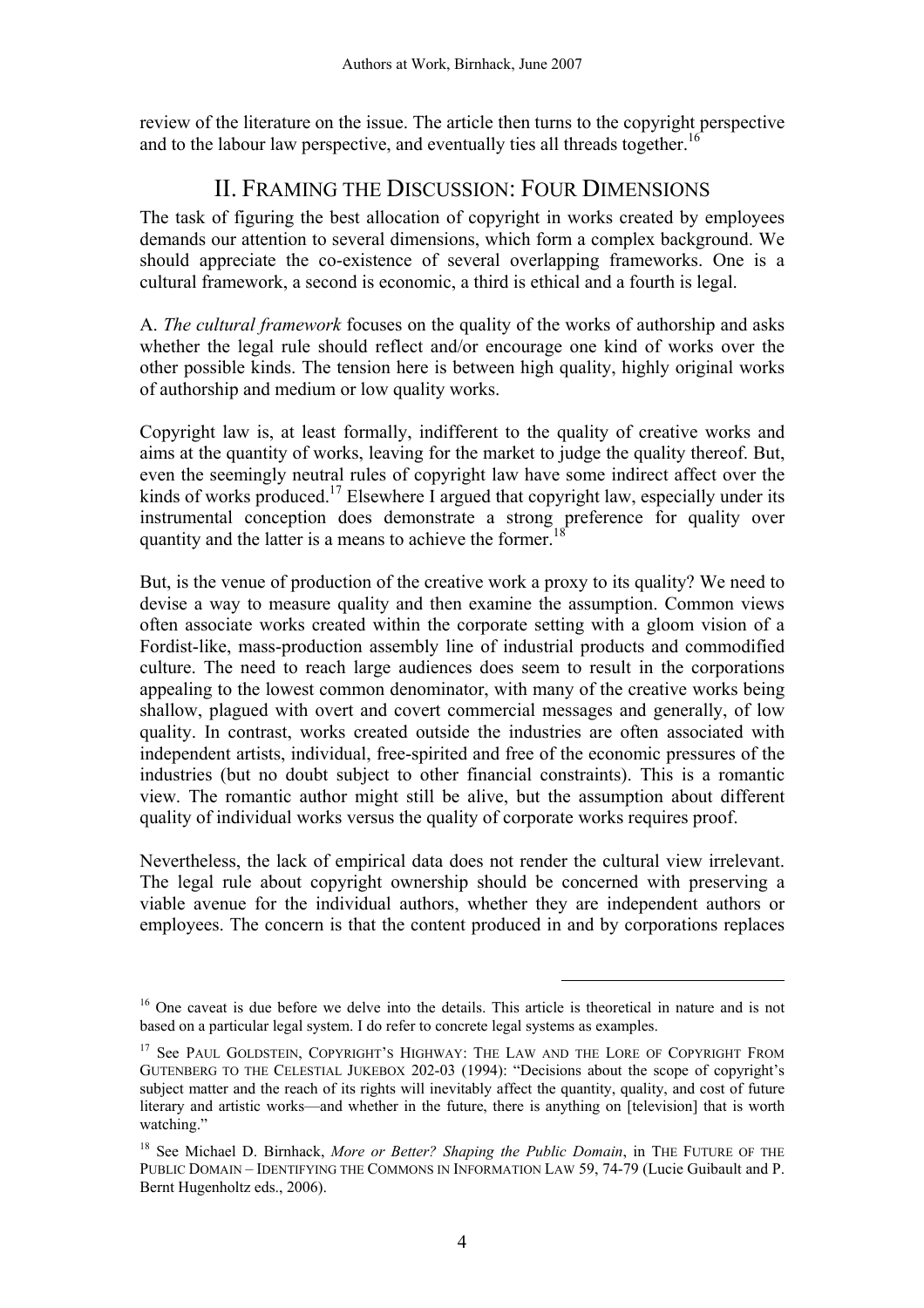the independent voice of authors, thus dominating not only the market but the marketplace of ideas too. $^{19}$ 

The recent expansion of copyright law teaches us that the concern is real. The cultural/content industries push for stronger copyright laws on the national and global levels,<sup>20</sup> and most of them enforce it zealously, applying a zero-tolerance approach. Alternative modes of social production of creative works seem a promising alternative, $2<sup>1</sup>$  and alternative avenues to traditional copyright law, namely the open source movement and the Creative Commons project also glow in the dark. Nevertheless, many works are created within workplaces. It is this traditional twentieth century mode of cultural production which is the focus of this article. The challenge is to preserve a multiplicity of forms of cultural production.

B. *The economical framework* seeks the most efficient allocation of copyright. As Ronald Coase taught us, in the absence of transaction costs, it does not matter what allocation is dictated by the law, as the parties seek efficiency and will correct the initial allocation in case it was inefficient.<sup>22</sup> However, transaction costs do exist. The task is to recognize transaction costs in the context of the creative workplace. A corrective transaction can take place at various stages on the employment-creation temporal axis and its costs vary accordingly. It is cheaper to have a pre-employment contract addressing future ownership than reaching one after employment commenced. It is cheaper to reach a pre-authorship agreement than a post-authorship one, especially when there are likely to be many employees who each have a property interest. Pre-authorship contracts can avoid the problem of multiple copyright owners who fail to join hands in a common action, namely, it avoids the anti-commons problem.23

Accordingly, the challenge is to identify the cases in which transaction costs are low enough to enable a corrective transaction and separate them from those cases in which the costs are likely to fail such a transaction. As for the first case, the law's choice would affect the distribution of wealth among the parties and as for the second case, the law's choice is even more crucial, as it is likely to stick even if inefficient. The economic perspective will be applied throughout the article.

C. *The ethical framework* juxtaposes efficiency with fairness and distributive justice. We can leave aside the on going "macro" debate about the relationship of these two notions and concentrate on its "micro" appearance, which plays an active role in both

<sup>19</sup> See Maureen A. O'Rourke, *Bargaining in the Shadow of Copyright Law After Tasini*, 53 CASE W. RES. L. REV. 605, 615-16 (2003)(discussing the social value associated with an independent voice).

<sup>20</sup> Pamela Samuelson, *The Copyright Grab*, WIRED 4.01 (1996); Litman, DIGITAL COPYRIGHT; LAWRENCE LESSIG, FREE CULTURE (2004); Michael D. Birnhack, *Global Copyright, Local Speech*, 24 CARDOZO ARTS & ENT. L.J. 491 (2006).

<sup>21</sup> BENKLER, THE WEALTH OF NETWORKS; Lior Jacob Strahilevitz, *Wealth Without Markets?* 116 YALE L.J. 1472 (2007).

<sup>22</sup> See Coase, *The Problem of Social Cost*.

<sup>23</sup> See Michael A. Heller, *The Tragedy of the Anti-Commons: Property in the Transition from Marx to Markets,* 111 HARV. L. REV. 621 (1998).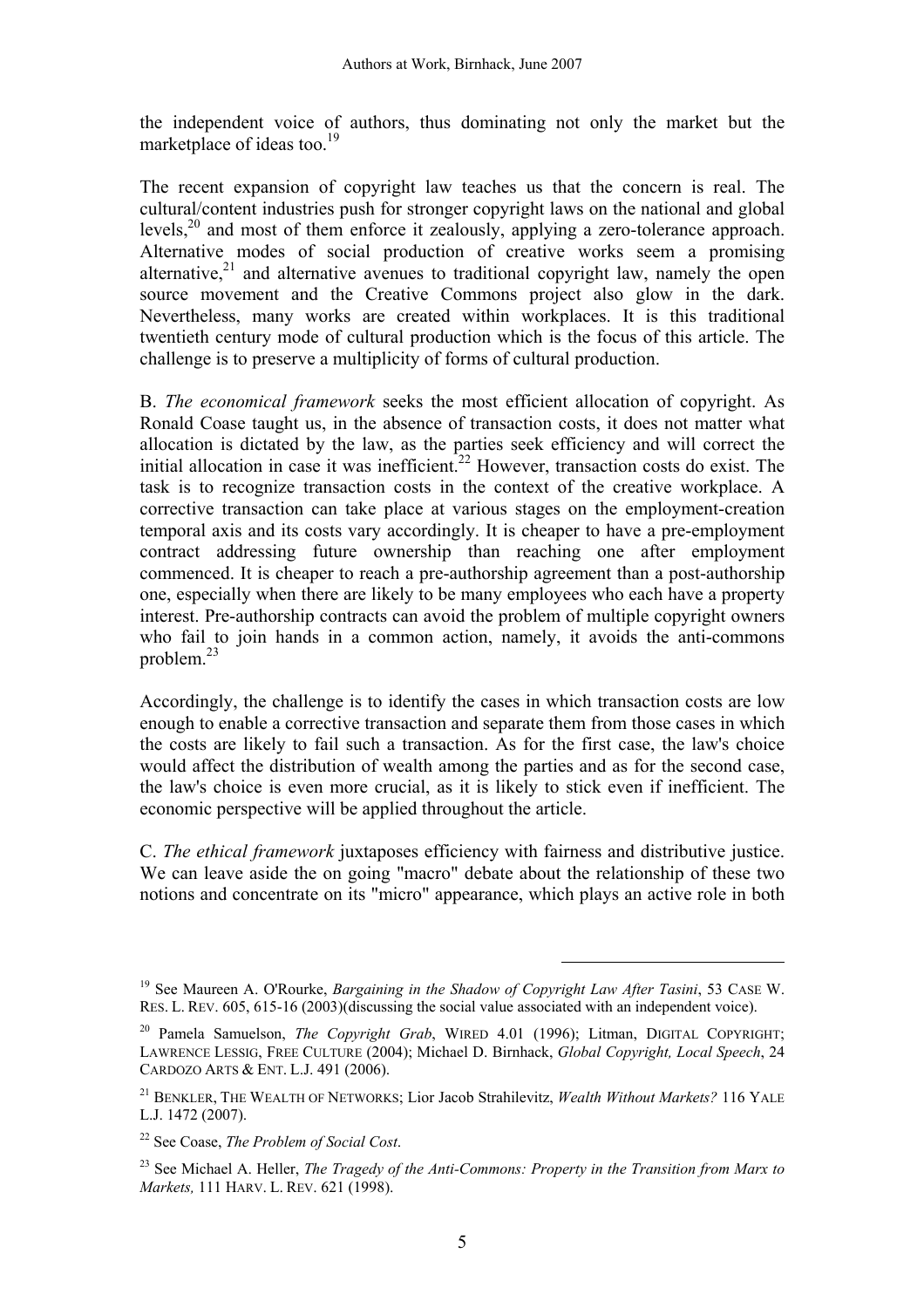the popular<sup>24</sup> and legislative forums<sup>25</sup> and also lurks into the judicial treatment of employees' works. Bluntly speaking, the fairness argument is that the weak employees are ripped-off their creative works and of the revenues. The response is that the deal between employers and employees is the most efficient mode of production. The question thus turns to the internal distribution of the wealth.

The unequal power of the employee is a prevalent narrative in labour law and justifies the law's interference in the free labour market.<sup>26</sup> This lesson is apparent in numerous protective labour laws found worldwide, including in the US in its post-*Lochner* era. Jurisdictions diverge as to how to address the inequality of power among the parties (be it information inequality, bargaining differences and other specific manifestations thereof). That some intervention is justified does not in itself instruct us when should the law interfere and how.

In the context of employees' creative works, we should examine the fairness argument carefully. In most cases, the employment relationship reflects a trade-off of risks and benefits between the parties.<sup>27</sup> The employee is hired to create works knowing that he or she will not own the copyright to these works. The employee receives a risk-free salary and other benefits and does not undertake any risk associated with the investment in the copyrighted work or its exploitation. The unfairness instincts are triggered when the employer earns substantial gains and the author-employee receives only his or her regular salary and does not share the gains. This can happen due to the strong party exploiting its superior power or when reality exceeds expectations.

The latter are situations where there are "unbargained for or unforeseen uses, [in which] one party will gain what the other  $loss''^{28}$  *i.e.*, when "unforeseen uses... bring windfall profits to the hiring party",<sup>29</sup> or put differently, "an ex ante 'fair' bargain can turn into an ex post rip-off." $30$  Indeed, in the freelancer cases, where there was no clear agreement as to the subsequent use, the law should fill the gap one way or the other, either by legislation or judicial decisions and allocate the copyright. However, the existence of a contract does not obliterate the unfairness instincts.

This situation is more likely to arise in the absence of a contract or when the contract is either silent or unclear as to the uses of the work of authorship. This used to be the situation in creative sectors where freelancing is ubiquitous, such as journalists, until

 $\overline{a}$ 

 $26$  See  $\phantom{1}$ .

<sup>&</sup>lt;sup>24</sup> See Courtney Love, *Courtney Love Does the Math*, Salon Magazine (June 14, 2000), available at http://archive.salon.com/tech/feature/2000/06/14/love/ (criticizing the record industry's pressure to include sound recordings in the "work for hire" doctrine in the U.S.).

<sup>&</sup>lt;sup>25</sup> See the testimonies before Congress, while it debated the 1976 Copyright Act, as discussed in Hardy, at 183-85. Later on we will discuss the German Copyright Act, which celebrates fairness.

<sup>27</sup> See Ann-Sophie Vandenberghe, *Labour Contracts*, in 3 ENCYCLOPAEDIA OF LAW AND ECONOMICS, at 541, 550 (writing that "At the heart of the principal-agent problem lies the inevitable trade-off between the provision of incentives to work hard and the sharing of risks.").

<sup>28</sup> Hardy, *An Economic Analysis*, at 185.

 $29$  Hardy, ibid, at 190.

<sup>30</sup> RUTH TOWSE, CREATIVITY, INCENTIVE AND REWARDS: AN ECONOMIC ANALYSIS OF COPYRIGHT AND CULTURE IN THE INFORMATION AGE 17 (2001).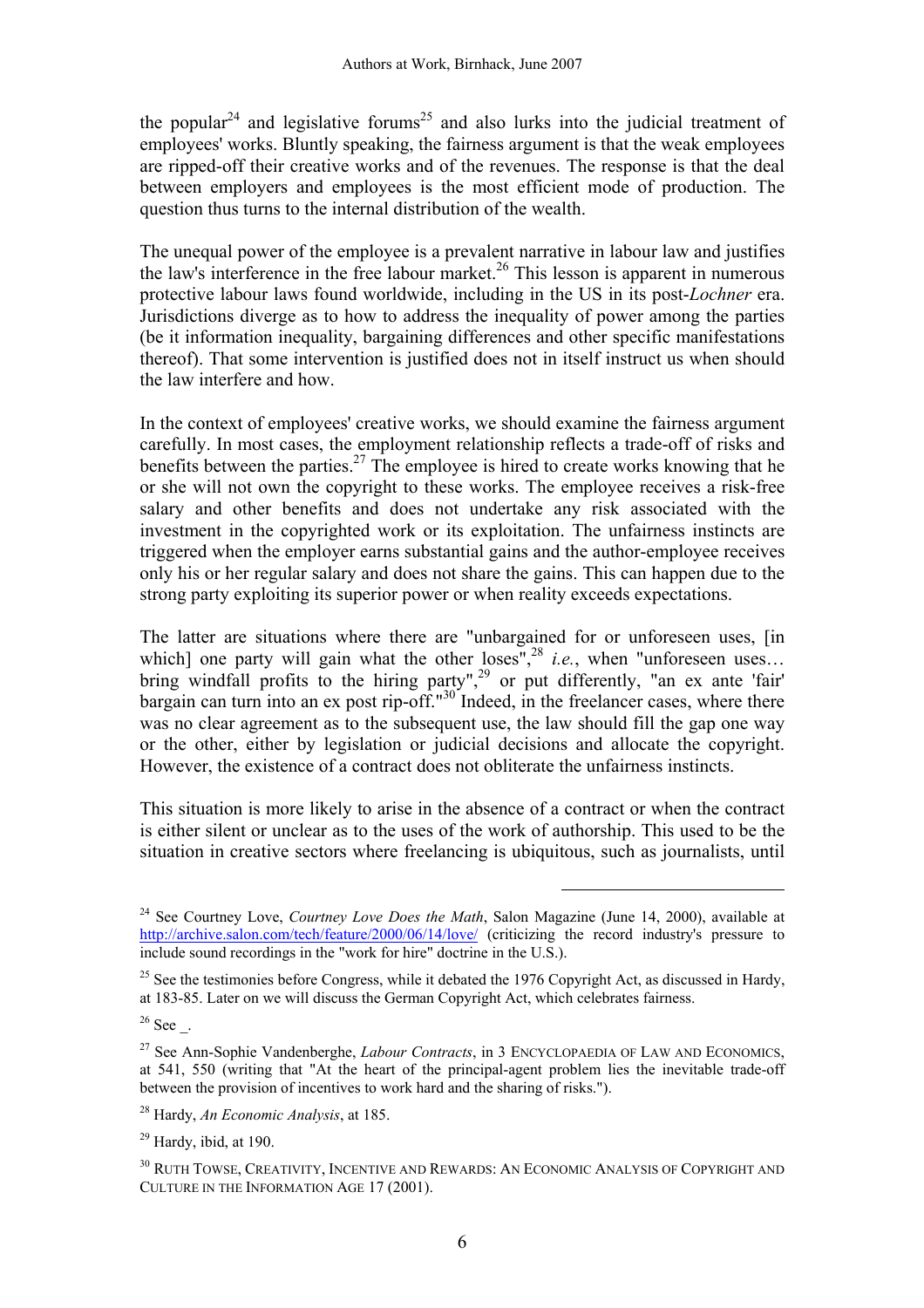the *Tasini* case decided by the US Supreme Court in 2001. The defendant newspapers, including the *New York Times*, used articles written by freelancers not only in the original agreed-upon use, namely the print paper, but for digital collections (then still offline CD databases). The Supreme Court ruled in a 7:2 decision in favour of the journalists, finding that the digital republication was not a revision of the original collective work and accordingly, that the publishers were not authorized to use the articles in the way they did. Whether this technological/legal interpretation is correct or not, the aftermath of the case carries important lessons. The newspapers changed their contractual relationship with the freelancer journalists, so that they were required to transfer *all* possible rights to the newspapers and in some cases, they were required to do so retroactively. $31$  In other words, expectations and foreseeing the future are only part of the picture.

Accordingly, the question is whether the law should empower the weak author/employee, given the context of the workplace and the economics of creativity? The answers range from a "never" libertarian instinct to an "always" protective approach and thus the more important questions are not only "if", but "when" and "how"

D. *The legal framework* juxtaposes labour law and copyright law. The two fields of law might pull in opposite directions. Once a person enjoys the status of an employee, labour law provides him or her with an arsenal of protections. Hence, the legal test for determining who is an employee is crucial. Depending on the conception of labour law and its purpose within a particular jurisdiction, the doctrine may be lax and inclusive (more people will enjoy the status of an employee) or strict and exclusive. However, once a person is treated as an employee, the work for hire doctrine (or its civil law counterparts) is operative, with the result that the person might lose the copyright to the employer. Thus, the benefits of being an employee under labour law are losses under copyright law, and vice versa.

This is not an insurmountable problem. One possible solution is to accept multiple legal statuses for the same person. This would require a legal system to overcome its inherent aspiration for coherency and consistency and be able to apply different tests in different contexts.<sup>32</sup> If this view is adopted, the law will accept plural statuses, so that the person will be deemed an employee as far as labour law is concerned and at the same time that he or she will be deemed an independent contractor under copyright law, so to enjoy copyright ownership. Jurisdictions with a strong proemployee tendency might be creative in such a manner.<sup>33</sup>

 $31$  This retroactive transfer of rights was challenged in Marx v. Globe Newspaper Co., Inc., 15 Mass. L. Rptr. 400 (Mass. Super. 2002), where the court found in favour of the newspaper. The new freelancer agreement read in relevant part that the freelancer grants the Globe "for no additional fee, "a nonexclusive, fully-paid up, worldwide license to use all of the Works that The Globe has previously accepted from [the freelancer], if any." – quoted in Marx, ibid.

<sup>&</sup>lt;sup>32</sup> The need for consistency was mentioned as one justification for applying the common law agency test. See Kreiss, *Scope of Employment*, at 132.

<sup>&</sup>lt;sup>33</sup> Israeli courts seem to act in this way, applying the stricter "direct and control" test in the copyright context, usually finding that the employer was not involved in the creation of the copyrighted work, and at the same time applying a "mixed test", which includes the "integration test", in employment contexts. See *e.g.*, C.A. 571/68 Yanai v. Mansfeld, 23(1) P.D. 501; C.C. 41/92 Qimron v. Shankes, 1993(3) P.M. 10.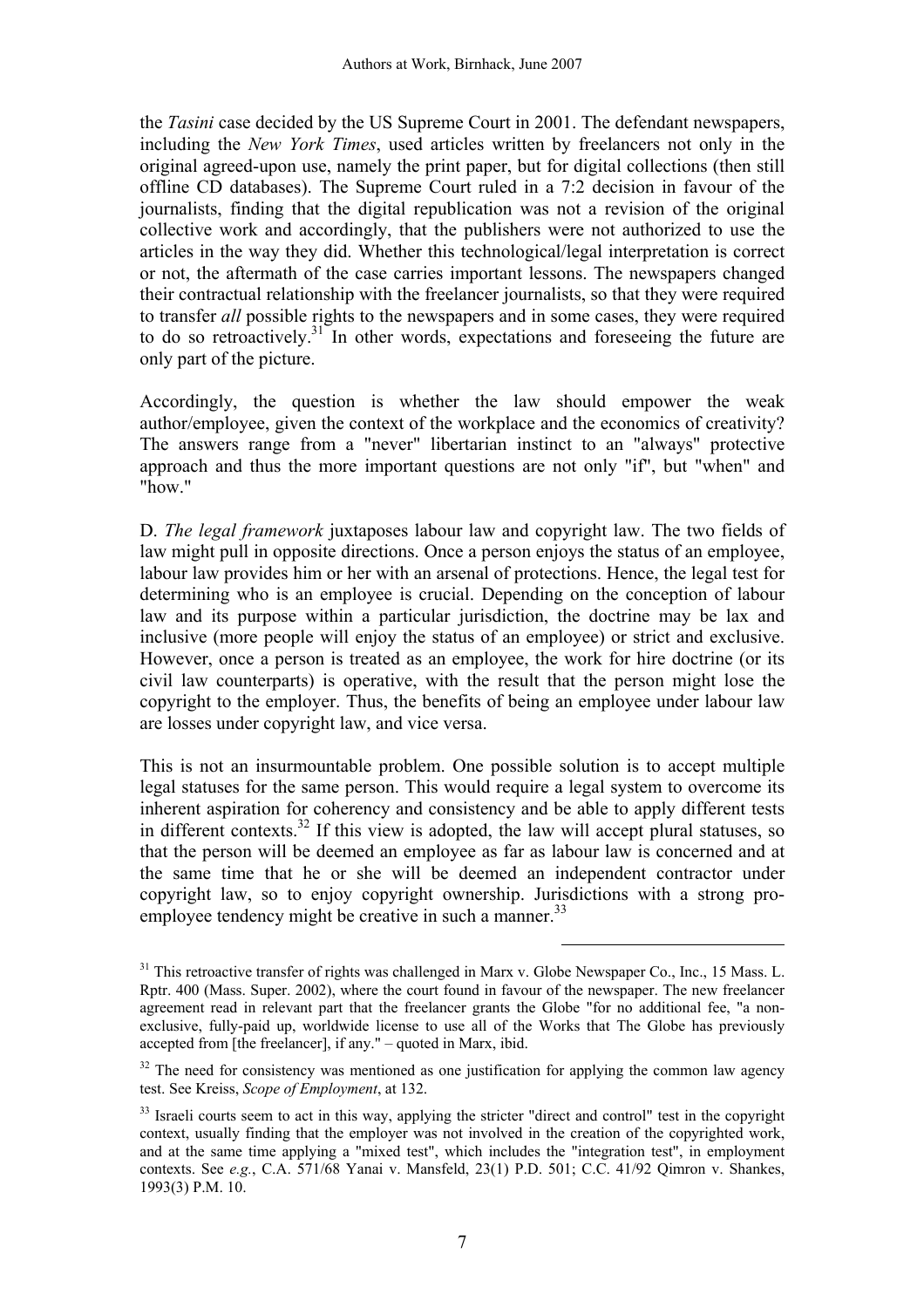\*

A community needs to choose its values and if these are in conflict, to devise a method of reconciling them or prioritizing them. For the purpose of the discussion here I will assume that all values mentioned here are worth pursuing. The challenge is to devise a legal scheme that would obey to copyright law's neutral position as to the quality of works but preserve multiple modes of cultural production, while searching for the most efficient allocation of rights under circumstances of changing costs and doing so without compromising fairness and distributive principles where they exist. All this should be done in a way that enhances the coherency of the legal system in general and the labour law/copyright law relationship in particular.

#### III. THE LAW

The law has a wide range of options to choose from regarding the allocation of ownership of copyrighted works in general and within the workplace in particular.<sup>34</sup> A short survey of current legal models will help set the discussion within concrete frameworks. The work made for hire doctrine has three main manifestations, the UK model,<sup>35</sup> found also in many other jurisdictions which law was directly or indirectly affected by English law,<sup>36</sup> the US model,<sup>37</sup> and the Civil Law model.<sup>38</sup> The

 $\overline{a}$ 

<sup>36</sup> See for example in Canada, Copyright Act (R.S., 1985, c. C-42), based on the English Act of 1911 (Copyright Act, 1911, 1 & 2 Geo. 5, c. 46). Section 13(3) reads:

Where the author of a work was in the employment of some other person under a contract of service or apprenticeship and the work was made in the course of his employment by that person, the person by whom the author was employed shall, in the absence of any agreement to the contrary, be the first owner of the copyright…

The Israeli Copyright Act is still the English Copyright Act of 1911, and s. 5(1)(b) is identical to the 1911 English Act.

 $37$  See definition of "work made for hire" at 17 U.S.C. §101:

(1) a work prepared by an employee within the scope of his or her employment; or

(2) a work specially ordered or commissioned for use as a contribution to a collective work, as a part of a motion picture or other audiovisual work, as a translation, as a supplementary work, as a compilation, as an instructional text, as a test, as answer material for a test, or as an atlas, if the parties expressly agree in a written instrument signed by them that the work shall be considered a work made for hire. For the purpose of the foregoing sentence, a "supplementary work" is a work prepared for publication as a secondary adjunct to a work by another author for the purpose of introducing, concluding, illustrating, explaining, revising, commenting upon, or assisting in the use of the other work, such as forewords, afterwords, pictorial illustrations, maps, charts, tables, editorial notes, musical arrangements, answer material for tests, bibliographies, appendixes, and indexes, and an "instructional text" is a literary, pictorial, or graphic work prepared for publication and with the purpose of use in systematic instructional activities. …

And 17 U.S.C. §201(b):

<sup>&</sup>lt;sup>34</sup> The discussion here focuses on material rights and leaves the issue of moral rights, which raises another complex set of considerations for another day.

 $35$  See Copyright, Designs and Patent Act 1988 ("CDPA") (c. 48), s. 11(2):

<sup>(2)</sup> Where a literary, dramatic, musical or artistic work is made by an employee in the course of his employment, his employer is the first owner of any copyright in the work subject to any agreement to the contrary.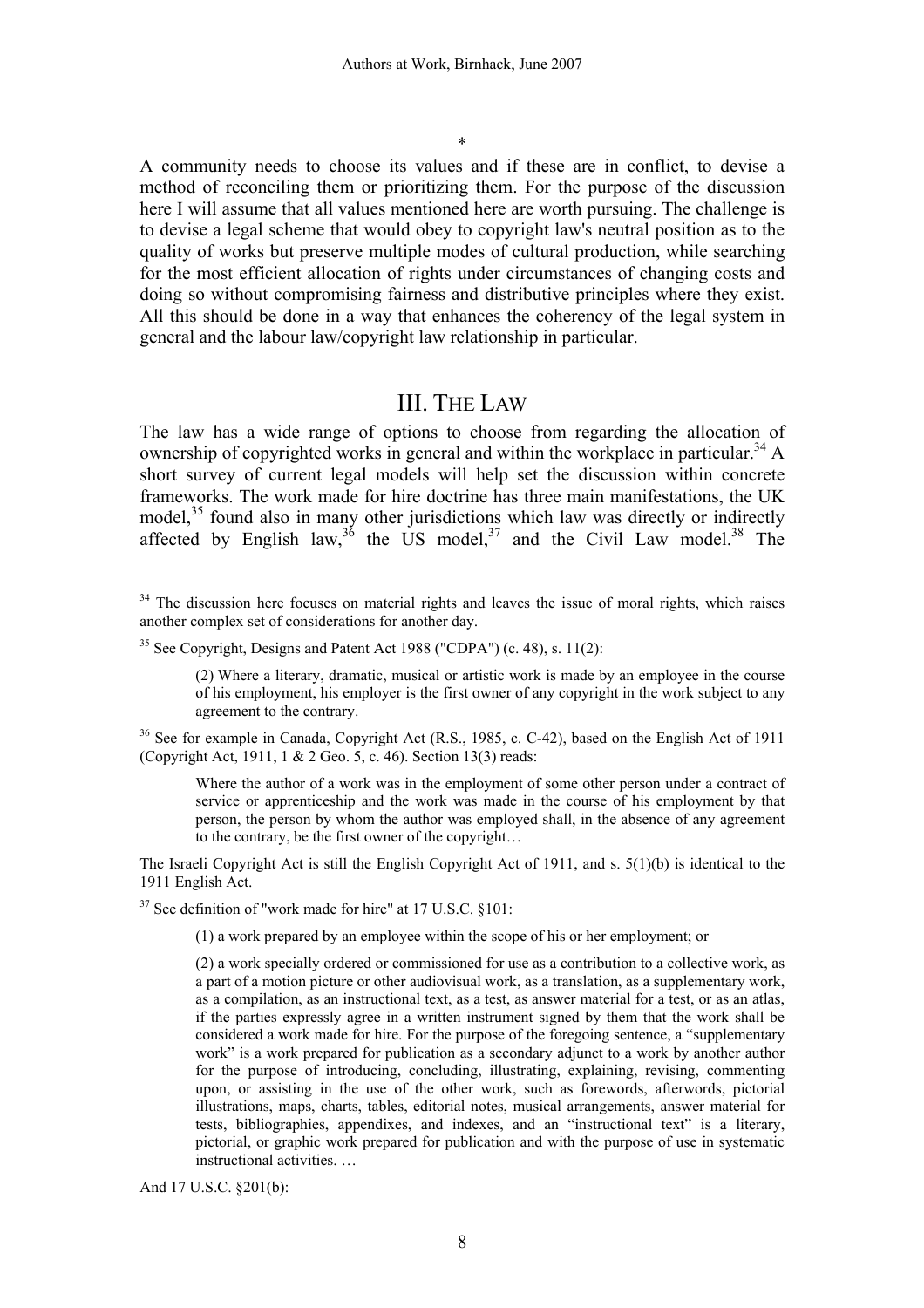differences seem to be subtle in some aspects, but are useful so to draw the range of possible allocations and legislative techniques. All models vest the initial ownership with the author, $39$  accompanied with an explicit or implicit permission to transfer the (material) rights. $40$  The initial allocation to the author is accompanied with specific rules addressing specific situations such as joint ownership, and of interest here, works made for hire.

Under the UK and US models, the law refers to works created by employees and by implication leaves independent contractors outside, subject to the general rule that an author is the owner the original work he or she made. When the work made for hire doctrine applies and its conditions are met, then the employer is considered the first owner of the copyright, even though the author is the employee or, in the US, also the independent contractor, if the statutory conditions of the doctrine are met. This allocation means there is no transfer of the copyright from the author-employee to the employer, but rather an initial allocation to the employer. The independent contractor can, as all copyright owners, transfer his or her rights to whomever they wish, including to a party who might seem to be the employer. However, this would be a transfer of the copyright and should not be confused with the initial allocation.<sup>41</sup> In any case, the initial allocation of ownership to either the employee or the employer is

In the case of a work made for hire, the employer or other person for whom the work was prepared is considered the author for purposes of this title, and, unless the parties have expressly agreed otherwise in a written instrument signed by them, owns all of the rights comprised in the copyright.

<sup>&</sup>lt;sup>38</sup> This is an admitted generalization for the clarity of the discussion. The German law will serve a chief example. For a survey of copyright law in several Civil Law jurisdictions, see KENNETH D. CREWS AND JACQUE RAMOS, COMPARATIVE ANALYSIS OF WORLD INTELLECTUAL PROPERTY LAW: ISSUES FOR UNIVERSITY SCHOLARSHIP (Copyright Management Centre, 2005), available at http://copyright.surf.nl/copyright/files/International\_Comparative\_Chart\_Zwolle\_III\_rev071306.pdf; J.A.L. STERLING, WORLD COPYRIGHT LAW 200-01 (2003) (discussing French, German, Greek and Dutch law); SANNA WOLK (ED.), CHRISTINE KIRCHBERGER, ULRIKA NYH, SILVANA PENALOZA, HANNA SEPPÄNEN AND KERLI TULTS, OWNERSHIP OF THE COPYRIGHT IN WORKS AND THE PATENT RIGHT IN INVENTIONS CREATED BY EMPLOYEES IN FINLAND, SWEDEN, GERMANY, AUSTRIA, THE UNITED KINGDOM, ESTONIA AND ARGENTINA (2002) available at http://www.juridicum.su.se/user/sawo/Publikationer/Wolk%20nr%20120.pdf; INTELLECTUAL PROPERTY LAWS OF EUROPE (1995, George Metaxas-Maranghidis ed.), discussing the ownership of works created by employees in Belgium (62); Denmark (103); Iceland (221); Italy (270); Norway (335); Portugal (356); Spain (373); Switzerland (423).

 $39$  UK: CDPA, s. 11(1) ("The author of a work is the first owner of any copyright in it..."); US: 17 U.S.C. §201(a) ("Copyright in a work protected under this title vests initially in the author or authors of the work…"); Germany: Law dealing with Copyright and Related Rights (Copyright Law)(Text of September 9, 1965, as last amended by the Law of July 16, 1998), art. 11. For an English translation see http://www.wipo.int/clea/docs\_new/pdf/en/de/de080en.pdf (hereafter: German Copyright Act).

<sup>40</sup> UK: CDPA, s. 90; US: 17 U.S.C. §201(d); German Copyright Act, art. 31 (allowing the author to grant another the right to use the work, which is referred to as "exploitation right").

<sup>&</sup>lt;sup>41</sup> The distinction matters. Some rules that apply to works made for hire do not apply to other works. For example, in the US, ordinary transfers of copyright ownership can be terminated under some conditions, whereas a work made for hire that belongs to the employer is not eligible for such termination. See 17 U.S.C. §203(a)(3). The rules regarding duration of copyright also differ. See 17 U.S.C. §§302(a), 302(c). For a full discussion of the implications of treating a work as made for hire, see Melville B. Nimmer & David Nimmer, 1 NIMMER ON COPYRIGHT §5.03[A].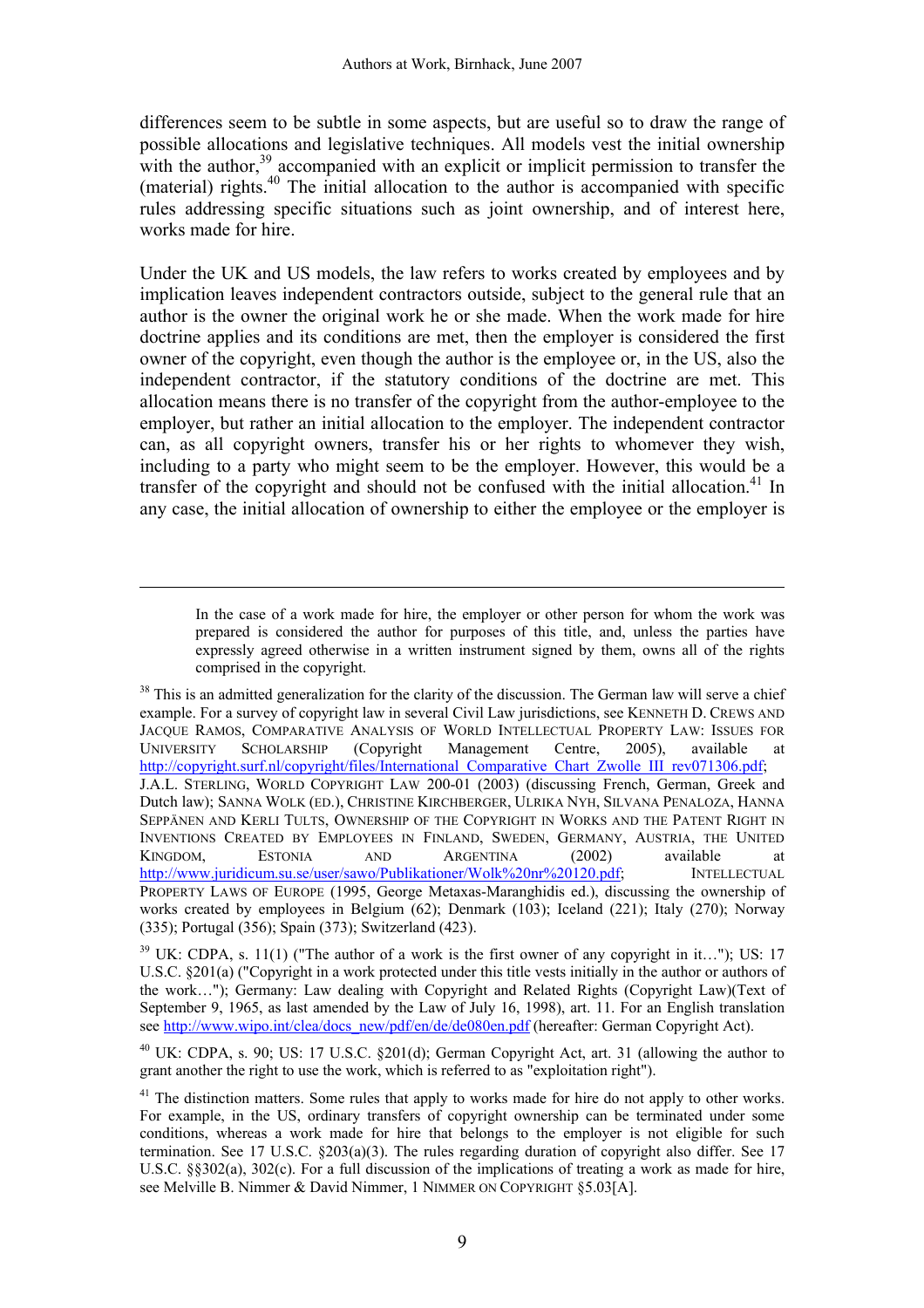not the end of the story and there is no legal barrier prohibiting the parties to contract around the initial allocation as they see fit. $42$ 

Accordingly, the work made for hire doctrine has two prongs which are conditions for its application: the first is that there is an employment relationship and the second is that the work was created within the scope of employment. The UK and US models are silent as to the details of either prong, leaving their interpretation to the courts. Thus, courts apply various tests as to the employment prong, ranging from a "direct and control test", *i.e.*, whether the employer has the right to direct the employee and to exercise control over him or her, to the newer "integration test", *i.e.*, whether the employee was acting as an integral part of the employers' business.<sup> $43$ </sup> Other tests applied were borrowed from agency  $law<sup>44</sup>$  or other fields of law, or specific tests developed for the purpose of copyright allocation.

The main difference between the UK and US models is found in the situation of a commissioned work. The UK Copyright Act of 1911 addressed commissioned works of a particular kind,<sup>45</sup> but this special treatment was eliminated in subsequent Acts. Current UK law is silent about commissioned works, leaving them subject to the general rule that the author is the copyright owner and leaving any subsequent transfers entirely to the market: $46$  the author can transfer his or her rights to the commissioner of the work. The transfer can be explicit, *i.e.*, in a written contract, but it can also be implicit. Indeed, courts found that there was an equitable transfer of rights in some circumstances.<sup>47</sup>

 $\overline{a}$ 

<sup>45</sup> The English Copyright Act of 1911, which has been adopted in several jurisdictions (Canada and Israel for example) stated that:

Where, in the case of an engraving, photograph or portrait, the plate or other original was ordered by some other person and was made for valuable consideration, in pursuance of that order, in the absence of any agreement to the contrary, the person by whom the plate or other original was ordered shall be the first owner of the copyright.

See Canada Copyright Act, s. 13(2) (where the section was amended to state that the said consideration was paid); Israel Copyright Act, s. 5(1)(a).

46 See 1 COPINGER ON COPYRIGHT 231-32. Copinger points to other sections in the CDPA, relating to commissioned works. Thus, for example, s. 85(1) provides the commissioner of a photograph with a privacy right.

 $42$  Freelancers remain the owners of their rights, unless they transfer them. However, freelancers grant a license to use their work, under conditions agreed upon. The disputes then turn on determining the scope of the license granted.

<sup>&</sup>lt;sup>43</sup> See for example in the UK, a decision by Lord Denning: Stephenson Jordan v. McDonald & Evans (1951) 69 R.P.C. 10 (Court of Appeals).

<sup>&</sup>lt;sup>44</sup> US: Community for Creative Non-Violence v. Reid, 490 U.S. 730 (1989). For discussion, see Robert A. Kreiss, *Scope of Employment and Being an Employee under the Work-Made-for-Hire Provision of the Copyright Law: Applying the Common-Law Agency Tests*, 40 U. KAN. L. REV. 119 (1991) (advocating the application of the common law agency test); NIMMER ON COPYRIGHT, at §5.03[B][1][a]; Assaf Jacob, *Copyright Ownership – Reconsidering the CCNV Case* (unpublished manuscript); in the UK, see 1 COPINGER AND SKONE JAMES ON COPYRIGHT 221-26 (Garnett, James & Davies eds., 14th ed. 1999).

<sup>&</sup>lt;sup>47</sup> For discussion of the latter situations, see SIMON STOKES, ART AND COPYRIGHT 156-59 (2001); WILLIAM R. CORNISH, INTELLECTUAL PROPERTY: PATENTS, COPYRIGHT, TRADE MARKS AND ALLIED RIGHTS 462 ( $4^{th}$  ed. 1999).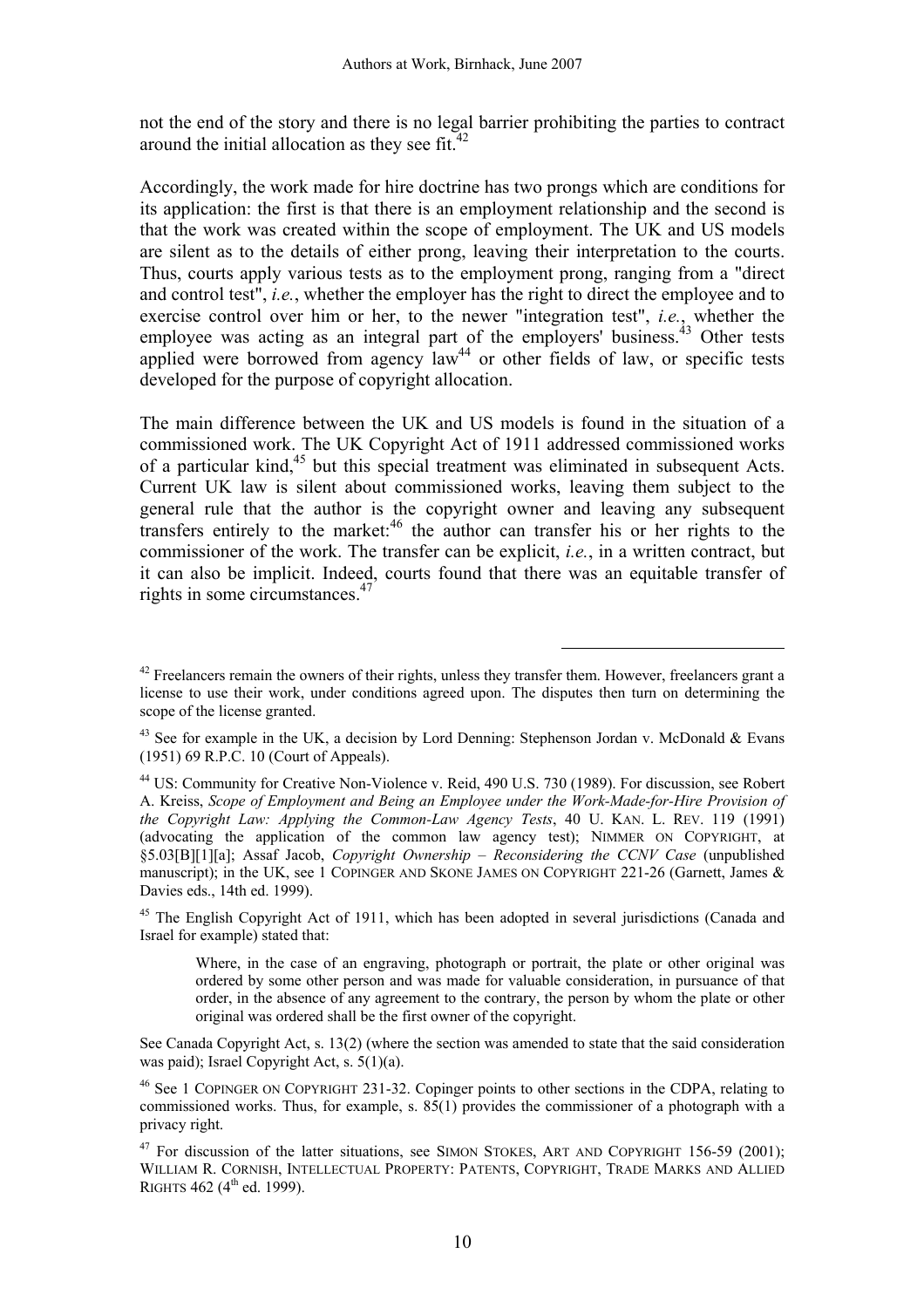The US model treats commissioned works as works made for hire, if three conditions are met:<sup>48</sup> first, that the work was specially ordered or commissioned; second, that the work is to be used for at least one of nine listed categories, such as a contribution to a collective work, a motion picture or an instructional text; and third, that the parties expressly agreed in a written and signed instrument that the work shall be considered a work made for hire. This means that works commissioned for other purposes or works commissioned with no specific written agreement remain the author's. The authors are then free to license or transfer the copyright as they see fit. Accordingly, the question which may arise is whether the work falls within this category to begin with and if the answer is positive, then disputes might evolve around the interpretation of the contract. Once the status of the work as commissioned rather than a work made for hire is determined, then labour law is not part of the picture. In economic terms, the commissioned work is a situation in which the interaction between the parties is more akin to a one-shot game and each party is free to choose whether to engage in the specific transaction at all.

The Civil Law model frames the ownership of works created by employees in the context of their work somewhat differently.<sup> $49$ </sup> The general approach is that the author is the initial owner and if the work is made within the scope of the employment, then the employee either transfers the right to the employer or grants the employer a license to use the work. The transfer or grant can be explicit or implied from the circumstances and the context of the employment. Various countries differ in the power of the presumption of transfer of rights, but all allow the parties to reach a contrary contract. An important feature is, however, that the transfer or grant are subject to a principle of "limited purpose," according to which the rights transferred are interpreted narrowly, to cover only those that are related to the employment and leaving any residual rights to the author.

The German Copyright Act, for example, allocates the initial copyright to the author,<sup>50</sup> but permits the author to allow other parties, including the employer,<sup>51</sup> to use the work. This is the exploitation right. Unlike the UK and US models, the allocation of the copyright to the author who can permit others to exploit it rather than an

<sup>&</sup>lt;sup>48</sup> See 17 U.S.C.  $$101(2)$  (definition of "work made for hire", quoted supra note).

<sup>&</sup>lt;sup>49</sup> An important exception to the Civil law model is found in Continental European countries regarding material rights in software prepared by employees belong to the employer. The source of this exception is art. 2(3) of the "Software Directive" – Council Directive 91/250/EEC on the legal Protection of Computer Programs of 1991, which instructs Member States to implement the following principle: "Where a computer program is created by an employee in the execution of his duties or following the instructions given by his employer, the employer exclusively shall be entitled to exercise all economic rights in the program so created, unless otherwise provided by contract." The Directive was implemented throughout the EU. See Wolk et al, OWNERSHIP, at 7-8. The Software Directive was left unchanged by the Copyright Harmonisation Directive. See art. 2(a) of Directive 2001/29/EC of the European Parliament and of the Council of 22 May 2001 on the Harmonisation of Certain Aspects of Copyright and Related Rights in the Information Society.

<sup>&</sup>lt;sup>50</sup> German Copyright Act, art. 11 ("Copyright shall protect the author... with respect to utilization of his work.)

 $<sup>51</sup>$  Art. 43 applies the articles dealing with the exploitation rights to an author who has "created the</sup> work in execution of his duties under a contract of employment or service provided nothing to the contrary transpires from the terms or nature of the contract of employment or service." For discussion of the German legal framework, see Wolk, et al, OWNERSHIP, at 13-15.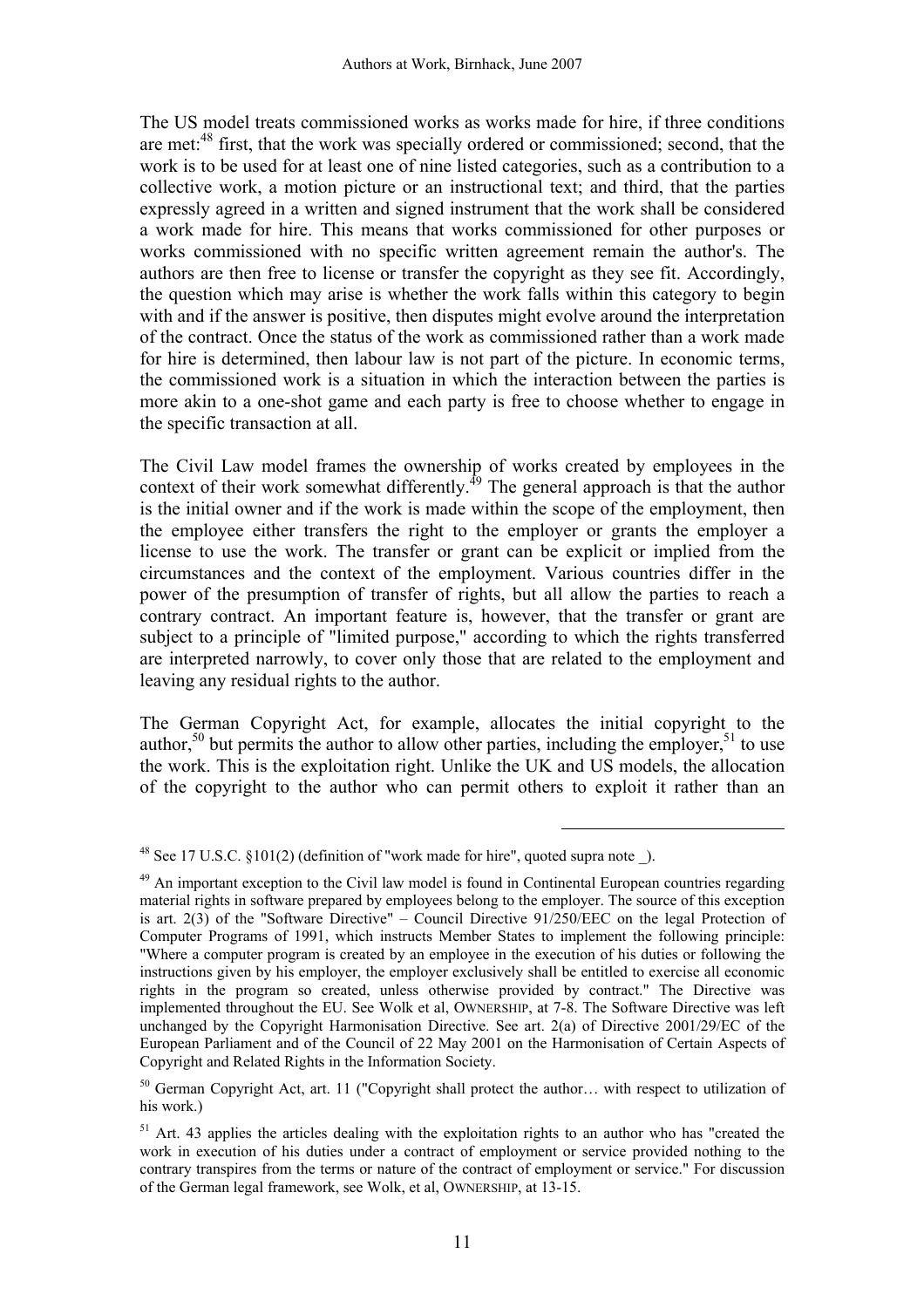immediate initial allocation to the employer, raises questions about the scope of the grant and about any remaining powers that the employee-author might have.

Several rules in the German Copyright Act empower the employee-author vis-à-vis the employer. *First*, unbargained-for uses of the work are not granted automatically to the employer, but are to be determined "in accordance with the purpose envisaged in making the grant" [of an exploitation right].<sup>52</sup> The law voids the grant of unforeseen uses.<sup>53</sup> In other words, the scope of the grant should be determined on a case by case basis, based on interpreting the contract governing the grant. *Second*, the employee has some control over subsequent transfers of the exploitation rights.<sup>54</sup> *Third*, the Act was amended in 2002 so to allow the author to renegotiate the terms of the contract if the compensation is inequitable.<sup>55</sup> The amendment lists some conditions and specifies various standards for such equity. The right is operative if the difference between the reward to the author and the proceeds is "conspicuous."56 One German commentator advises escalating royalties' rates instead of lump-sum remunerations.<sup>57</sup> The right to modify the contract is limited if a collective labour agreement applies.<sup>58</sup> *Fourth*, the law instructs that the grants of exploitation rights are to be interpreted narrowly, so whenever in doubt, the disputed rights remain the author's.<sup>59</sup> *Fifth*, the law allows agreements regarding future works, but the author has an unwaiveable right to terminate the grant after five years.<sup>60</sup> *Sixth*, the employee-author has an unwaiveable right of revoking the exploitation right, in some circumstances. $61$ 

The spectrum of current legislative choices thus ranges from allocating the copyright directly and initially to the employer on the one end (UK, US) if two main conditions are met (employment and scope) or to the employee on the other end (Germany), accompanied with a general presumption of transfer to the employer and subject to various powers left with the author. Each option can be modified by mutual agreement, but for a few unwaivable rights on the Civil Law side of the spectrum.

 $\overline{a}$ 

 $53$  Art. 31(4).

56 See Karsten M. Gutsche, *Equitable Remuneration for Authors in Germany – How the German Copyright Act Secures Their Rewards*, 50 J. COP'T SOC'Y USA 257, 264-65 (2003).

 $57$  Gutsche, ibid, at 265.

58 Goldmann, *New Law*.

<sup>59</sup> Art. 37. This rule has an exception in cases of collective works, see art. 38.

 $60$  Art. 40.

 $52$  Art. 31(5).

 $54$  Art. 34(1) states that "An exploitation right may be transferred only with the author's consent". though it goes on to limit the power of the author, stating that "The author may not unreasonably refuse his consent." See also art. 35, regarding the grant of non-exclusive exploitation rights by the holder of an exclusive right.

<sup>&</sup>lt;sup>55</sup> See Copyright Act, art. 36, as amended by the Act on Strengthening the Contractual Position of Authors and Performers of March 22, 2002. For a summary of the 2002 amendment and its legislative history, see Bettina C. Goldmann, *New Law on Copyright Contracts in Germany*, 9 COMPUTER AND INTERNET LAWYER 17 (2002); for analysis, see Reto M. Hilty and Alexander Peukert, *"Equitable Remuneration" in Copyright Law: The Amended German Copyright Act as a Trap for the Entertainment Industry in the U.S.?*, 22 CARDOZO ARTS & ENT. L.J. 401, 416-21 (2004).

 $<sup>61</sup>$  Art. 41 (revocation for non-use) and art. 42 (revocation for changed conviction).</sup>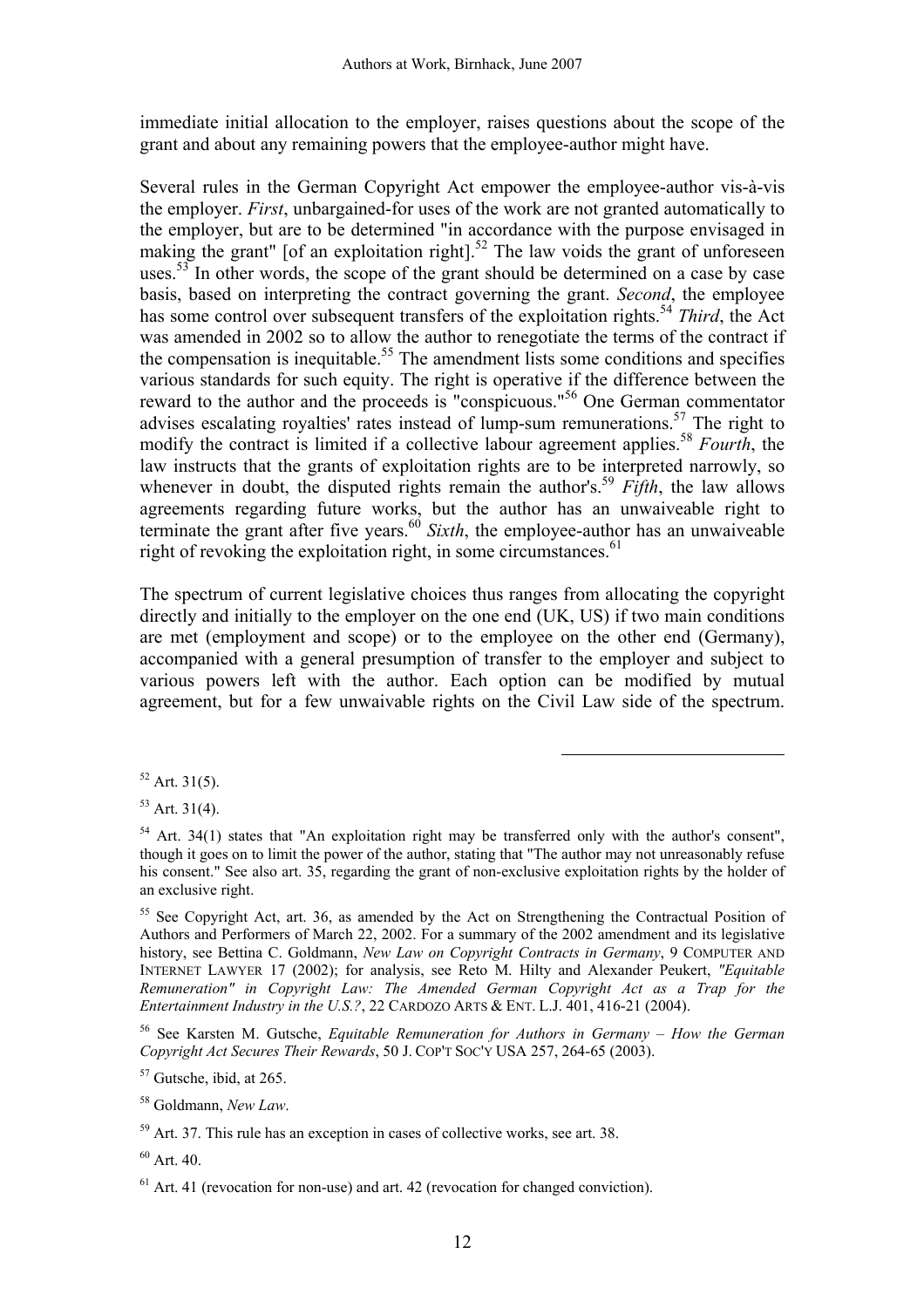Thus, legislators face many policy choices. What would be the best rule of allocating initial ownership of copyrighted works?

# IV. LESSONS FROM THE LAW & ECONOMICS LITERATURE

Interestingly, little attention was devoted to employed authors. Perhaps the issue has not raised many controversies, or at least not such that justified undertaking expensive legal costs in asserting the rights. The last contention stands in contrast to patent disputes, where the potential gains (or losses) in an ownership battle are occasionally huge. In other words, it might be the case that the market managed to take care of most copyright disputes on its own, perhaps with the assistance of the legal background rules. This part surveys the leading law and economics scholarship on the topic.

Landes and Posner, in their influential economic analysis of copyright law (1989) treated the author and publisher as one unit and did not address the work made for hire doctrine at all. They did provide us with one insightful comment on the former relationship, which can be applied to the employment relationship. They examined the internal distributive rule between the publisher and the author and argued that "A publisher (say) who must share any future speculative gains with the author will pay the author less for the work, so the risky component of the author's expected remuneration will increase relative to the certain component."62 In a later work (2003), they addressed the work for hire doctrine, making several arguments: first, that it is efficient to vest copyright of an integrated expressive work in the hands of one person so to avoid multiple ownership; second, that paying wages shifts the risk from the employee to the employer; third, that an allocation to the employee would result in a transfer of the rights to the employer.<sup>63</sup>

An elaborate economic analysis of copyright in the workplace is found in an article by Hardy (1988).<sup>64</sup> Hardy examined the US legal doctrine of work made for hire and assumed that it does not raise any particular difficulties with salaried employees. Accordingly, he focused on freelancers and independent contractors and more specifically on the ownership of unforeseen and unbargained for uses of the copyrighted work. The 2001 case of *Tasini* provides a recent example for unforeseen uses, where the contract between the parties addressed specific uses—the publication of the freelancers' articles in the print newspapers—and later on with the rise of the digital technology, new uses appeared, namely digital databases.<sup>65</sup>

Hardy, applying the Coase theorem, noted that in the regular course of events, authors and publishers negotiate all the time and hence the transactions costs are low. He concluded that the initial allocation in these cases does not matter from the public's

<sup>62</sup> Landes and Posner, *An Economic Analysis*, at 327.

<sup>63</sup> WILLIAM M. LANDES AND RICHARD A. POSNER, THE ECONOMIC STRUCTURE OF INTELLECTUAL PROPERTY LAW 272 (2003).

<sup>64</sup> Hardy, *An Economic Analysis*.

 $65$  See text supra  $\phantom{1}$ .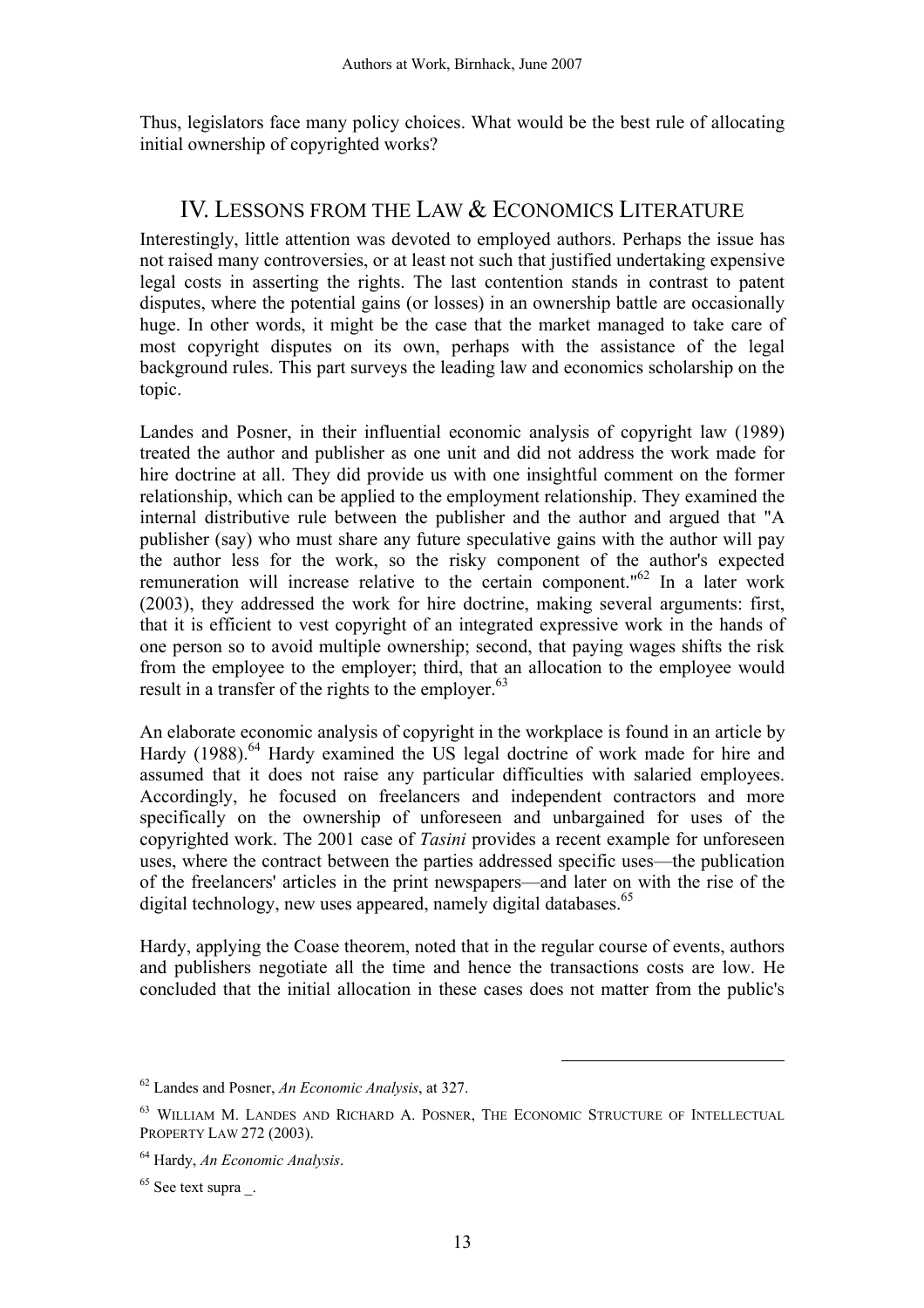point of view.<sup>66</sup> Focusing on the unforeseen uses, he concluded that bargaining over the rights for such uses have infinite transaction costs.<sup>67</sup> Hardy explores two possible criteria for allocation of the rights of these uses. One is the "best exploiter" test: which party is in a better position to exploit the work better, in terms of resources, experience and market position. He evaluates the "better exploitation" according to what can be understood as a Constitutional standard that the works should benefit the public, rather than the copyright owner (or author).<sup>68</sup>

A second possible criterion Hardy discussed is the "cheaper estimator": "who is better placed to estimate the value of unforeseen uses"? $^{69}$  If we accord the rights to this party, it would profit alone from the unforeseen uses. If we accord the rights in the unforeseen uses to the party who could not estimate them cheaply, the rule will result in the cheaper estimator raising the issue and contracting for any such uses. Accordingly, Hardy concluded that the rights for any unforeseen uses should vest with the party who cannot estimate the unforeseen uses cheaply. However, Hardy noted that this is a difficult assessment to make and should be done on a case by case analysis. He thus abandoned this criterion and remained with the best exploiter criterion alone  $70$ 

This is a very helpful analysis, but we need to draw its contours. It limits itself to situations where there is no contract, or that the contract is silent about some uses of the work, as in the case of unforeseen uses. Foreseeing the unforeseen is indeed an impossible task, but as Ruth Towse notes, the practice is that publishers frequently require the author to assign all future rights, including unknown uses.<sup>71</sup> In other words, the fact that there are unforeseen uses is itself foreseen and can be addressed by the parties ex ante, unless the law interferes and prohibits this, as is the case under the German Copyright Act.72 The cheaper estimator test is thus emptied. The cheaper estimator is likely to raise the issue of unforeseen uses during negotiation. Given the unknown probability of such unforeseen uses and their inherent speculative nature, the price for these uses is likely to be low, if anything.

Cognitive psychology teaches us that many prefer the concrete, solid and positive present value, rather than the probable future gain with similar expectancy.73 For

 $\overline{a}$ 

 $70$  Hardy, ibid, at 194. Hardy seems to dismiss the cheaper estimator rule due to a series of assumptions about how courts are likely to determine who the cheaper estimator is and who are the stronger parties. See at 195. I find that analysis less convincing, but do agree that the costs of figuring out who is the cheapest estimator render the proposed rule irrelevant.

71 Towse, CREATIVITY, INCENTIVE AND REWARDS, at 17.

 $72$  See infra,  $\therefore$ 

73 See *e.g.* Amos Tversky and Craig R. Fox, *Weighing Risk and Uncertainty*, in PREFERENCES, BELIEF AND SIMILARITY: SELECTED WRITINGS 747 (Eldar Shafir ed., 2004).

<sup>66</sup> Hardy, *An Economic Analysis*, at 191.

 $67$  Hardy, ibid, at 191.

<sup>&</sup>lt;sup>68</sup> Hardy, ibid, emphasized the public, but did not directly attribute this emphasis to the Constitution. His careful study of numerous cases found that courts followed this "better exploiter" rule in most cases.

<sup>69</sup> Hardy, ibid, at 185, 192-93. Note, that Hardy assumes that known uses are disclosed, ibid, at 191, note 23.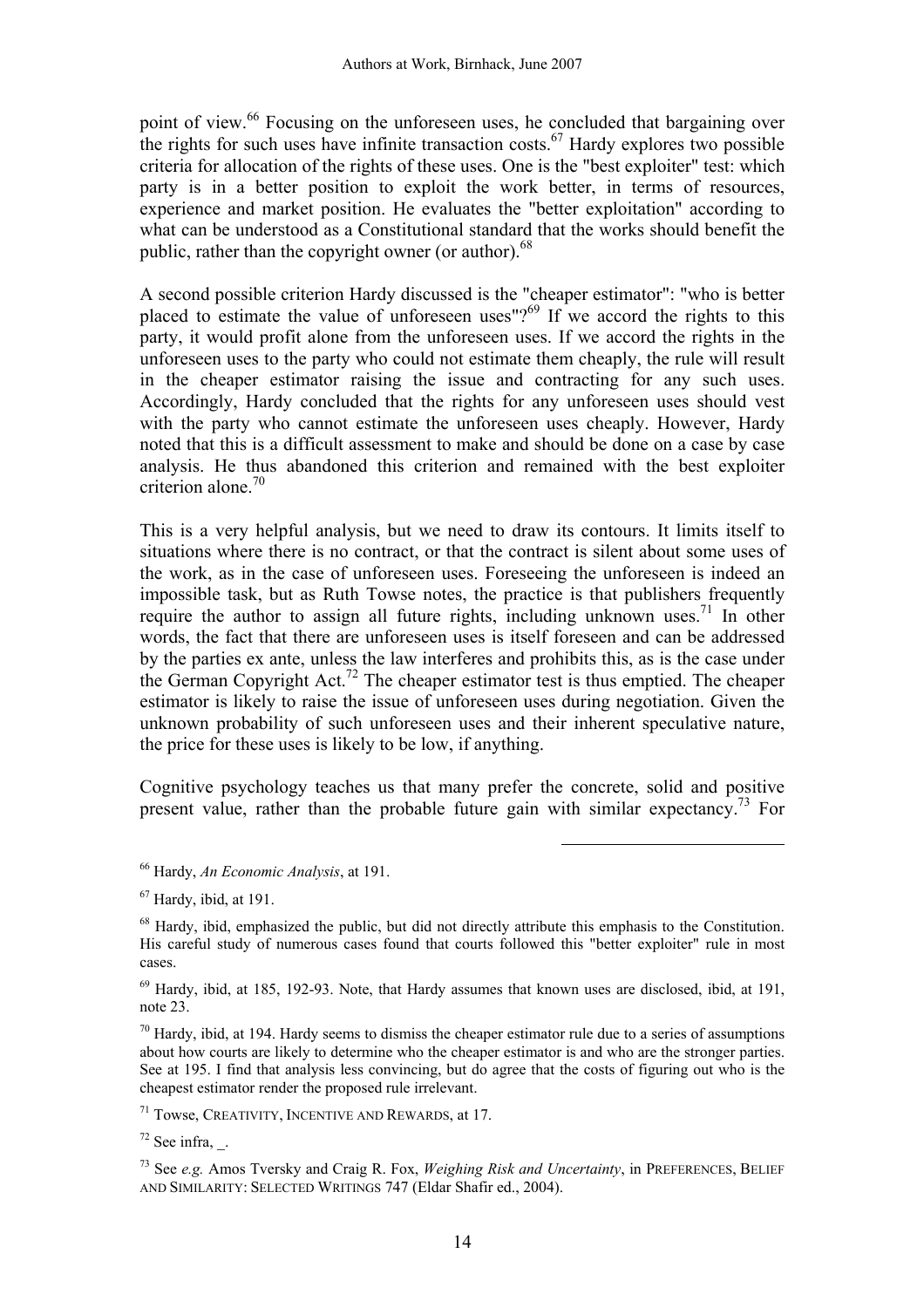example, most of us would rather receive \$100 now than a 20% chance that we would receive \$500 later. In the context of creative employees, the future gains and their probability are unknown in advance. Faced with the option of receiving a reasonable payment now or a large share of the gains in the future, but under an assumption of low probability, most people would prefer the former option.<sup>74</sup> Adding that we can safely assume that most employees are risk-averse and that most employers can more easily bear the risk by spreading it over their entire activity and applying the Landes-Posner assertion noted above (that sharing the gains with the authors will reduce the authors' salary and shift part of the risk to them),<sup>75</sup> the practice of requiring that all rights are transferred makes sense and Hardy's "cheapest estimator" rule collapses. Given the unequal bargaining power of the employee and the employer, we should not be surprised to see that where a written contract exists, the employee will transfer all uses, known and present as well as unknown and future, to the employer.<sup>76</sup>

Hardy's analysis is also limited in that he focused on works that have already been created. He assumed that the works came into being, and discussed the post-creation phase. Hence, it is not surprising that his main criterion is the better exploiter of the work. However, the economic view of copyright law taught us that the law needs to provide incentives to make works in the first place.

There is one further important lesson here, though it is implicit in Hardy's analysis: Borrowing labour law doctrines and applying them "as is" in the context of copyright law is misplaced. The criteria for allocating copyright should stem from within copyright law, its justifications and rationales, but this should be done by way of integrating labour law and copyright law.

The US *Tasini* case produced some scholarship addressing various aspects of the case such as the fate of revisions of collective works, *i.e.*, republications of works in a different format, usually a digital format, $77$  or the aftermath of the case, which was firstly an immediate change of contracts between publishers and freelancers and secondly, the deletion of thousands of articles from various databases.<sup>78</sup> as well as

 $74$  See discussion of the "certainty effect" and related effects in Amos Tversky and Daniel Kahneman, *Rational Choice and the Framing of Decisions*, in PREFERENCES, BELIEF AND SIMILARITY, ibid at 593, 606-11; Paul Slovic, Baruch Fischoff and Sara Lichtenstein, *Facts Versus Fears: Understanding Perceived Risk,* in JUDGMENT UNDER UNCERTAINTY: HEURISTICS AND BIASES 463, 480-81 (Daniel Kahneman, Paul Slovic, Amos Tversky, eds., 1982).

<sup>75</sup> See Landes and Posner, supra note \_.

<sup>76</sup> The aftermath of *Tasini*, where newspapers insisted that freelancers agree to an "all rights transferred" contract with no further compensation illustrates this point.

<sup>77</sup> See 17 U.S.C. §201(c). See Lateef Mtima, *Tasini and its Progeny: The New Exclusive Right or Fair Use on the Electronic Publishing Frontier?*, 14 FORDHAM INTELL. PROP. MEDIA & ENT. L.J. 369 (2004).

<sup>78</sup> See Amy Terry, *Tasini Aftermath: The Consequences of the Freelancers' Victory*, 14 DEPAUL-LCA J. ART & ENT. L. 231 (2004); Andrew Snyder, Comment, *Pulling the Plug: Ignoring the Rights of the Public in Interpreting Copyright Law*, 41 WASHBURN L.J. 365 (2002); Douglas P. Bickham, *Extra! Can't Read All About It: Articles Disappear After High Court Rules Freelance Writers Taken Out of Context IN New York Times Co. v. Tasini*, 29 W. ST. U. L. REV. 85 (2001); Robert A. Gorman and Jane C. Ginsburg, *Authors and Publishers: Adversaries or Collaborators in Copyright Law?* In BENJAMIN KAPLAN, AN UNHURRIED VIEW OF COPYRIGHT REPUBLISHED (AND WITH CONTRIBUTIONS FROM FRIENDS) GORGIN-9 (Iris C. Geik, Michael L. Rustad, Jerry Cohen, Andrew Beckerman-Rodau and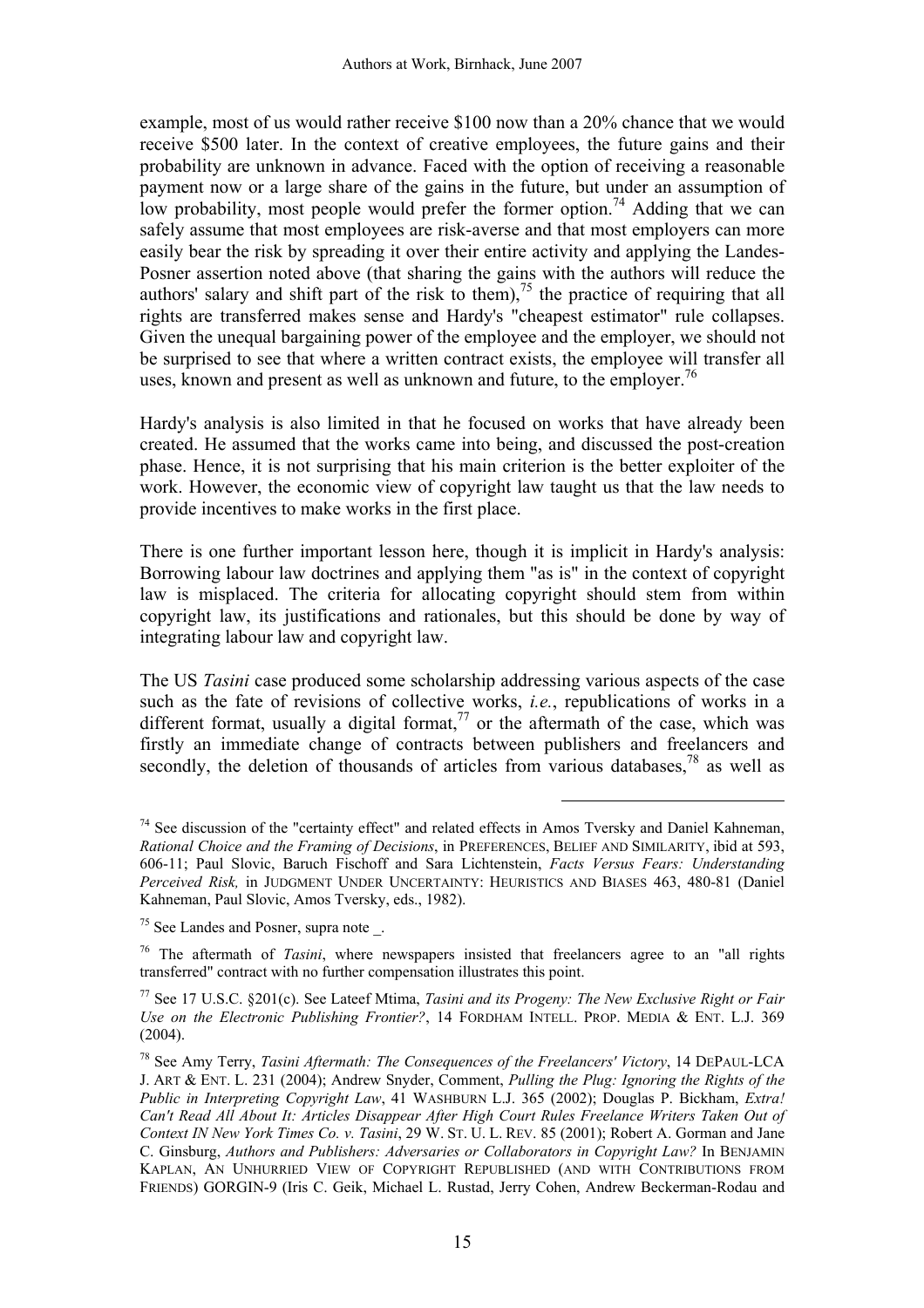interesting discussions of ethical aspects of the case.79 The *Tasini* literature provides us with important lessons, though they are in the context of freelancers' rights that exceed the scope of this article. Freelancers are, by definition, not employees, though some of them are engaged in a repeat game with the publishers.<sup>80</sup>

Parisi and Ševčenko portray the freelancer-publishers relationship as an anticommons situation. $81$  They note that the easiest solution in the case would have been to compensate the freelance authors and transfer the digital publication rights to the publishers. However, Parisi and Ševčenko point to the asymmetric transaction costs involved in such a corrective transaction. $82$  While it is easy and cheap to split the bundle of rights which constitutes the copyright, it is expensive to reverse the division and reunify the fragmented copyrights. The high costs are a combination of tracing costs of all freelance authors affected by the decision, negotiating with them and overcoming attempts by some freelancers to hold-out for higher compensation. A possible solution offered by the two authors turns to the fair use defence,<sup>83</sup> and more broadly, they suggest that the choice of remedy can solve *Tasini*'s anti-commons problem by shifting from a property rule to a liability rule. This analysis refers to the allocation of copyright that takes place *after* the initial relationship between the parties was established (such as freelancers in *Tasini*, when no pre-creation or preemployment agreement was reached. This analysis should be extended to cover also the initial allocation and the various situations of a need for reallocation.

Patent law seems to be an obvious comparative source. However, any comparison should note several crucial differences between patent law and copyright law. *First*, the financial and legal risk involved in creating copyrighted works or patentable inventions are sharply different. Inventions take place mostly within industries and firms. Gone are the days of the lone scientist inventing new chemicals in the home laboratory. There is no widespread phenomenon of "freelance inventors" or independent contractors hired to invent. By contrast, copyrighted works are created everywhere, all the time.

*Second*, copyright subsists in an original work once it is created. No registration, publication or any other formality is required. Hence, enjoying legal protection is immediate and cheap. Enforcing it is a separate matter, but not every assertion of copyright ends in a full and expensive trial. Patents, by contrast, require a lengthy and expensive process of registration with the Patent Office, and there is no guarantee that the PTO will award the patent. The costs of obtaining the legal

<sup>80</sup> One of the challenges freelancers face in the post-*Tasini* era is how to compensate for their low bargaining power. Interesting options are to unionize or create a collective rights organization. For discussion, see O'Rourke, *Bargaining in the Shadow*, at 626-34.

81 Parisi and Ševčenko, *Lessons from the Anticommons*.

82 Ibid, at 302-03. For a similar point regarding real property, see Richard Posner, *Economic Analysis of Law* 51 (7th ed. 2007).

 $83$  Ibid, at 323.

Henry Hobaczewski, eds., 2005)(writing that "In this tug-of-war between author and publisher, the former won the litigation battle but not necessarily the economic war.") Landes and Posner describe the decision as unfortunate from an economic standpoint, since it increases transaction costs without enhancing the incentives to create. See Landes & Posner, THE ECONOMIC STRUCTURE, at 273-74.

<sup>79</sup> See Wendy J. Gordon, *Fine-Tuning Tasini: Privileges of Electronic Distribution and Reproduction*, 66 BROOK. L. REV. 473, 493-98 (2000).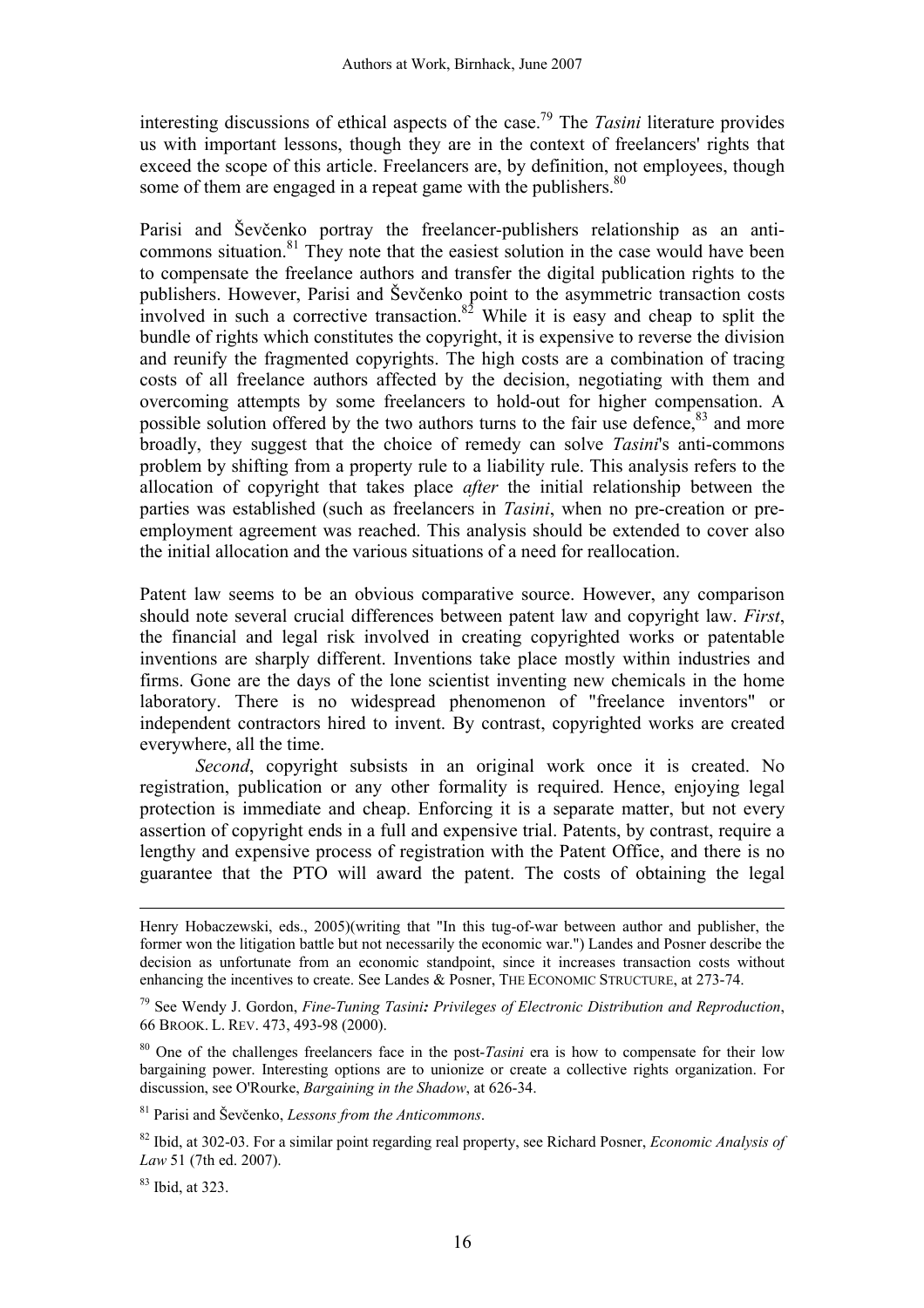protection are too expensive for many inventors to pursue this avenue on their own. Those who cannot engage in a solo-endeavour need to search for partners who are willing to invest the money and undertake the risk. Employers are such potential investors.

*Third*, the patent registration process requires that the owner of the invention is asserted.84 Thus, the issue of ownership arises in a relatively early point in the relationship between the employer and the inventor/employee. It is the point where the initial investment in the invention has already been made and so is the investment in applying for the patent. But in most cases, at this point of the application for a patent, the invention has not yet been commercialized. Turning a patent into a source of revenue requires (in many cases, though not all) further investment. Once again, the two parties need each other to proceed.

For all the above reasons, any lesson from patent law should be carefully examined before applied in the copyright context. This area yearns for empirical research, but we can safely assume that in the patent field there are fewer situations in which there is no written agreement as to ownership of the patent.

Bearing this caveat in mind, the economic analysis offered by Professor Robert Merges for employee inventions can assist us in searching for the best legal regime for employee copyrighted works.<sup>85</sup> Merges integrates patent law and labour law, via a careful understanding of the complex context of the workplace. He strongly supports the current default rules set by US patent law according to which the employer is the owner of the patent and points to four economic theories to support this contention. First, the law enables pre-employment, pre-invention contracts between the employers and the employees, transferring the rights ex ante, thus avoiding the anti-commons problem and the need to gather dispersed property rights ex post. Thus, the invention exploiters (to apply Hardy's non-pejorative term) can avoid the asymmetric transactions costs which bothered Parisi and Ševčenko.<sup>86</sup> Merges explains the preassignment contract as a trade of risks: "… it is arguable that current salaries for R&D employees are a precise measure of the expected, risk-adjusted present value of all future employee inventions."87 He further points to various internal incentives, such as employee reward plans. A second economic theory Merges discusses is team production theory, which points to the difficulty to determine the individual contribution of each employee to the final product.<sup>88</sup> Arguably, this point is more acute in the patent field than in the copyright field, though it is equally applicable to large content industries, such as software companies or Hollywood studios. A third theory looks at the incentives of the employees and suggests that employees' ownership would have resulted in the employees maximizing their own utility at the expense of the firm's utility.<sup>89</sup> A fourth economic source for Merges' argument is

 $84$  See *e.g.* in the U.S., 35 U.S.C.  $\S$ .

<sup>85</sup> Robert P. Merges, *The Law and Economics of Employee Inventions*, 13 HARV. J.L. & TECH. 1 (1999).

<sup>&</sup>lt;sup>86</sup> See supra text accompanying notes -.

<sup>87</sup> Merges, ibid, at 16.

<sup>88</sup> Merges, ibid, at 20-26.

<sup>89</sup> Merges, ibid, at 26-30.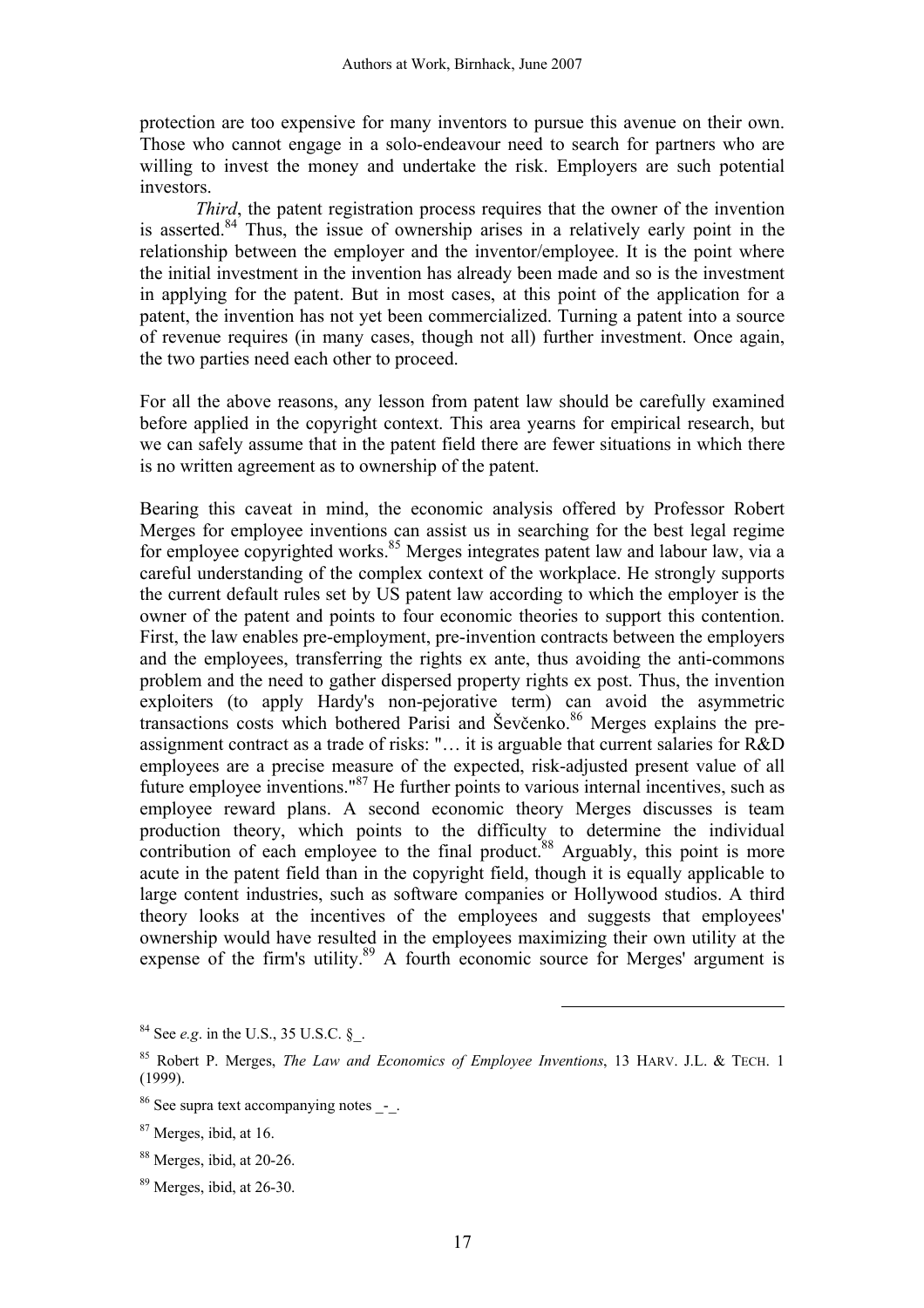"simple risk analysis." By this, he refers to the employee's consent to a low-risk award in the form of a salary, whereas the employer undertakes the risk and investment.<sup>90</sup>

\*

The literature carries with it some important lessons. Firstly, we should realize the complex interaction of labour law and copyright law. Legal tests developed in the context of labour law cannot be applied "as is" within copyright law. On the other hand, copyright law needs to be attentive to the dynamics of labour law, its insights about labour relations and internal balances. Secondly, we should not limit our discussion to works that have already been created, but extend our inquiry to previous points on the timeline. Particularly we should notice the pre-employment phase. Thirdly, both employers and employees adjust their behaviour to the law and continue to do so when the law changes. A legal rule that seems to empower the weaker side might turn out to be more damaging as the aftermath of *Tasini* teaches us, where not only many authors did not receive any compensation, but their works were deleted from the databases and/or they were forced to surrender their rights. The affect of the 2002 amendment to the German Copyright Act will be interesting to follow.

## V. COPYRIGHT LAW: COSTS AND OTHER RISKS

There are several leading traditions of copyright law, reflecting various goals. The legal discourse distinguishes between the Continental, *droit d'auteur* view, which posits the author at the centre of discussion and the Anglo-American, copyright view, which is an instrumental conception thereof. Under the latter, instrumental view, copyright is a means to an end rather than an end in itself. The goal of copyright law is described in general terms, such as "the encouragement of learning" (in the words of the 1709 English Statue of Anne), or "to promote the progress of science" (in the words of the US Constitution).<sup>91</sup> The goal is attributed to the public and the right accorded to the author is a tool to achieve that goal. There are many versions of the instrumental view, each emphasizing a different aspect such as creativity, culture, learning, education and research, access to information and to knowledge, free speech, and other democratic notions. In all of these, the incentive theory reigns. The copyright serves as an encouraging consideration for the would-be author in its prohibition of unlicensed taking of his or her copyrighted work by others.

The protection against such unlicensed uses is needed due to some economic features of intangible works, namely its properties as public goods. Absent a law prohibiting the copying of the work, it is likely to be copied. Since it is difficult to exclude others from using the work (non-excludability) and simultaneous use by one user is possible without affecting another's use (non-rivalry) and absent the physical boundaries of the work or equivalents thereto (such as Digital Rights Management – DRM), copying and other unlicensed uses are likely to occur. This proposition is true as long as the cost of copying is lower than the cost of creating the work in the first place, which makes the vulnerability of the copyrighted work contingent upon the technology of

 $90$  Merges, ibid, at 30-31.

 $91$  See respectively, 8 Anne, c. 19; U.S. Const. art. I,  $\S$  8, cl. 8.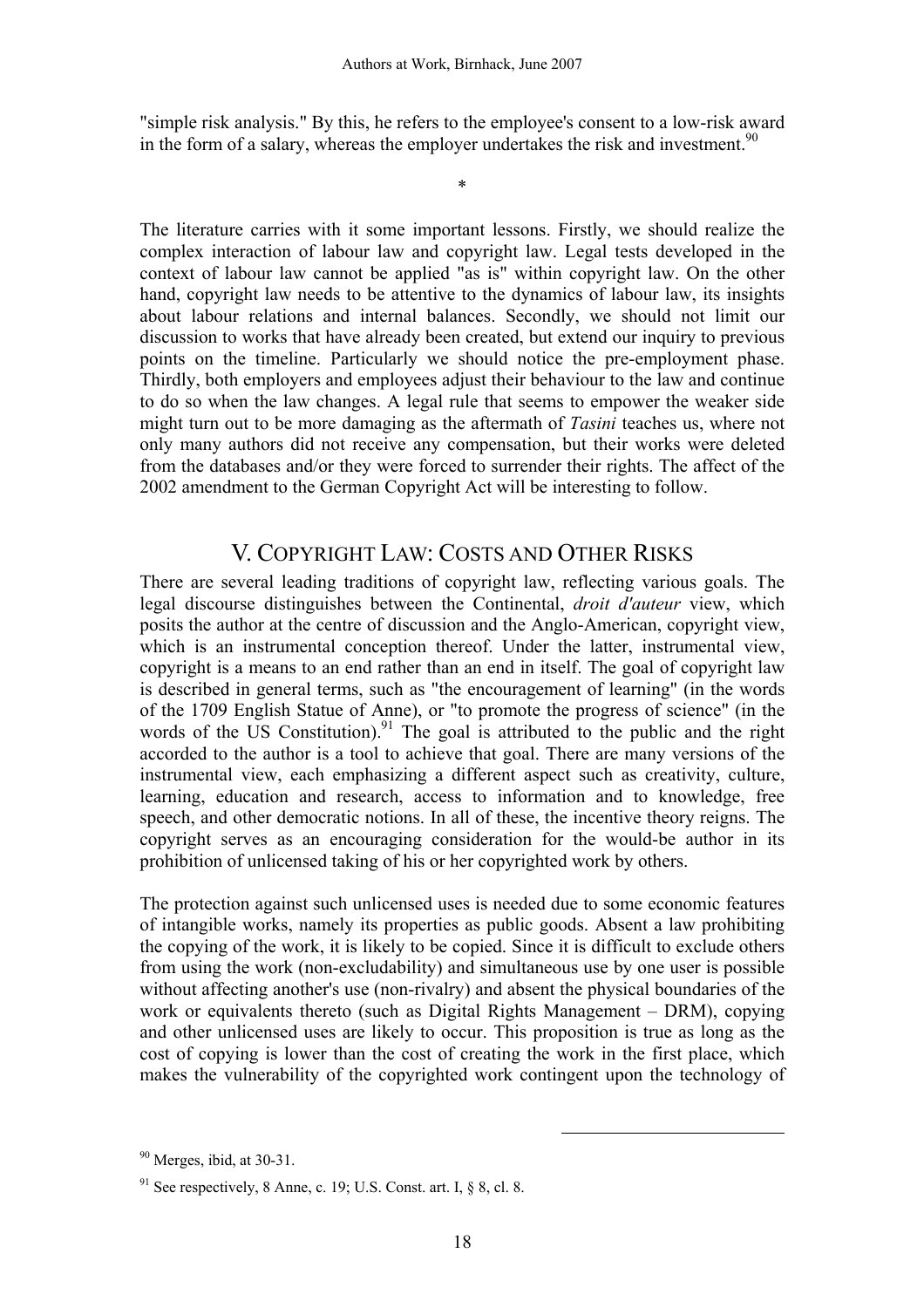copying.92 Today, for most kinds of works, technology enables digital copying in almost zero cost. Due to the above reasons, a market failure is likely to occur. The law intervenes so to restore the functionality of the market. The interference is in the form of prohibiting the use (unless the owner agrees to the use), imposing sanctions on the infringer and providing the owner with a set of remedies. The law thus creates a legal fence around the intangible work and raises the costs of copying, which include not only the actual costs of copying (such as obtaining access and paying for the use of a photocopy machine) but also the legal risks. The higher cost of copying affects its feasibility and profitability.

Thus understood, copyright clears some obstacles and risks from the author's path. But copyright does not clear all potential hurdles, and does not guarantee success in the market. It does not carry any promise to the owner that he or she will cover their initial investment. An author might invest time and effort worth ten thousand dollars to write a book; a music company might invest hundred thousand dollars in producing a CD; a studio might invest a hundred million dollars in producing a movie. Copyright law will provide the owners with tools to prevent others from copying the works without permission. The absence of free copies—assuming enforcement is effective—might influence the price and the sales, but other than this, copyright has nothing to do with the revenue. The book might be a best seller, earning millions for the author. The CD or movie might turn out to be a complete failure in the market. What does it take to turn a book into a best seller and a movie into a block buster? This is a multi-million question, but the answer is not found in the realm of copyright. Copyright is a necessary tool for some authors and owners, but not for all. Some dedicate their work to the public domain or allow various uses of the code they composed or the books they wrote and nevertheless make money.<sup>93</sup> But in any case, copyright is not a sufficient condition for success.

Accordingly, we can note that commercializing cultural products requires two kinds of costs. First is the cost of expression, *i.e.*, the costs related to the actual production, such as time, effort, labour, raw material. Second is the cost of producing copies, marketing and handling the sales, or more generally, commercializing the work. This can be rephrased as the costs of making the work used in the most productive way.<sup>94</sup> The amount is a matter of marketing strategies. The risks, accordingly, correspond to two stages in the life-cycle of the work: its initial making and its marketing and/or commercializing. Copyright law lowers the risk in regard of the first stage by offering the owner some guarantee that his or her initial costs will not be rendered irrelevant by unwanted third parties, but it does not obliterate the risk. The author might invest a substantial amount in the making of the work and might lose the entire investment without any right being infringed. The protection provided by copyright law enables the copyright owner to rely on some distribution avenues. For example, a music producer knows that under current US law they can rely on online distribution of the

 $92$  No doubt there are other factors that need to be taken into consideration, such as whether the copies are perfect substitutes for the original work. For a discussion of core conditions for the economic argument, see Gordon, *Copyright*, at 199-201.

 $93$  The Open Source GNU/Linux license or Creative Commons license offer ready mechanisms to allow certain uses in a cheaper way than individually-tailored licenses.

<sup>&</sup>lt;sup>94</sup> Writing about real property. Posner notes that the law should allocate the resource to the party who can best use it productively and can incur the costs. See POSNER, ECONOMIC ANALYSIS OF LAW at 81.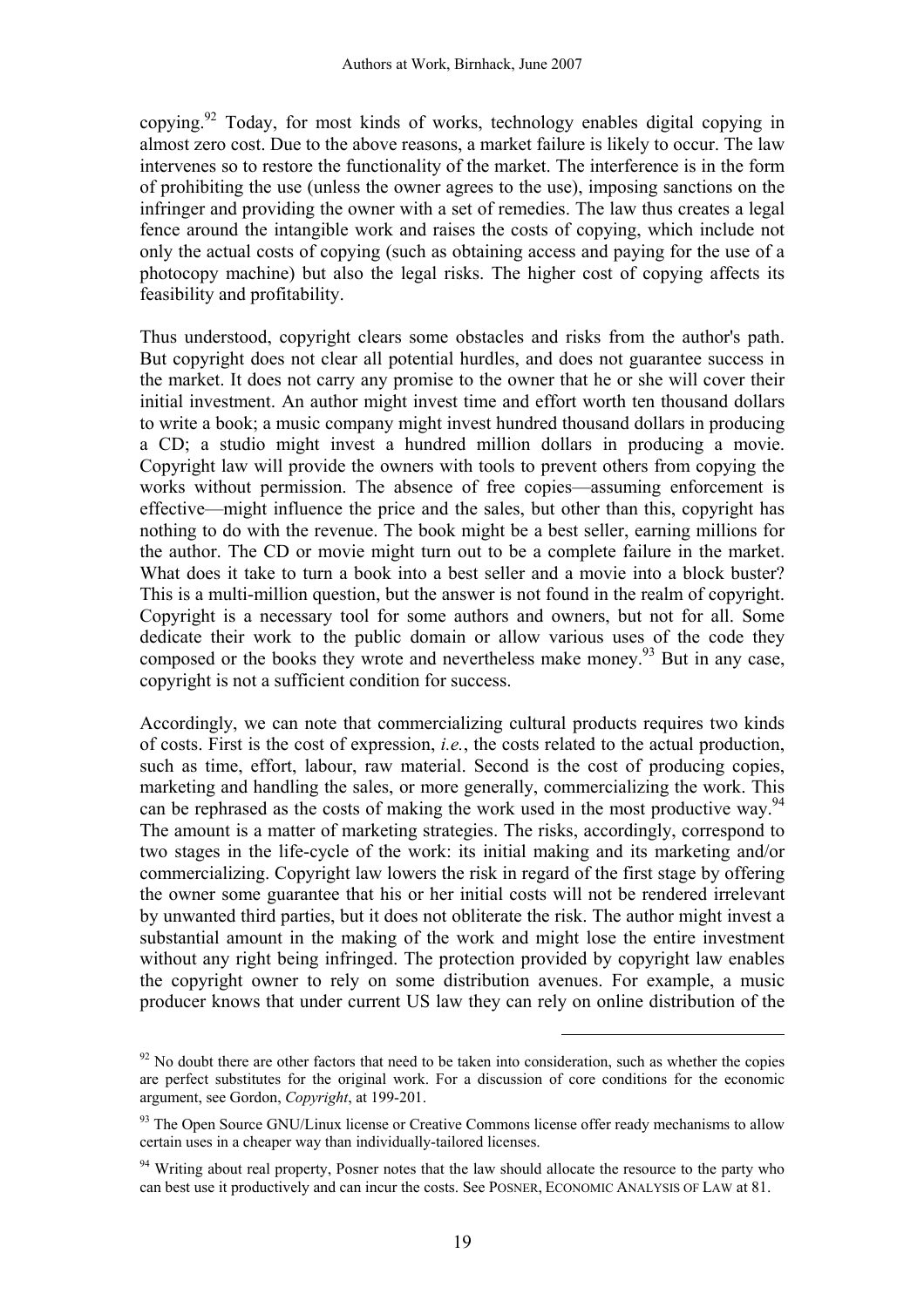music, since the law treats the work as copyrighted, since the copyright covers the rights of distribution and public performance, self-help mechanisms such as DRMs and para-copyright protections such as the anti-circumvention rules of the DMCA ensure that it is a safe avenue.<sup>95</sup> Of course, as this example reveals, the protection itself, or more precisely, enforcement, has its own costs. In any case, copyright law provides incentives to make the work only in as much as it refers to unwanted uses. Copyright law is not in itself akin to winning a lottery ticket.

Should copyright law aim to offer compensation for all costs and risks of the production and commercialization of a work? Should copyright law settle for creating the market tools, *i.e.*, the property rights and the means to transfer them in the form of contract law but abstain from interfering in the functioning of the market itself once it is set in motion? This is a considerable question. For the purposes of our discussion here, it is sufficient to stop at a far less ambitious point: while I leave the question of whether copyright law should "push" the market in ways other than creating transferable rights, we can agree that copyright law should not hinder the operation of the market.

Narrowing down the last point and returning to the employment context, the question is the following: should the law take into consideration the various costs and risks described above in devising the rule of initial allocation? The answer is a clear "yes." There should be a correlation between the party who bears the costs and the risks and the tool that allows the owner to exclude potential infringers. The right should be accorded to the party who undertakes the costs and thus the financial risks.<sup>96</sup> Had the law awarded its prize to a party who did not undertake the costs and the risks associated with making the work and channelling it into the market, it would not only have failed in its mission to provide incentives for making the work, but it would have provided disincentives for so doing. Consider Author A, who spent substantial time, effort and money in making a work. Copyright law assures that Infringer B will not use the work unless he receives A's consent. However, if the copyright and the right to exclude B from using the work is not in the hands of A, but rather in the hands of a third party C, then A lacks direct control over the work, and B's use is unrelated to the A's costs. Once A considers whether to make a second work, recalling that she has no control over the uses of the work and hence copyright law is ineffective for her, she might refrain from making the second work. In the meantime, C gains, without any investing any risk.

The next task that follows is to identify the party in the employment context that undertakes the costs and risks. Doing so in a case-by-case manner adds uncertainty and additional unnecessary costs to the calculation. Instead, the law should identify typical situations and act accordingly, by according the rights to the party who is most likely to undertake the risk, but making this initial allocation one that can be contracted around. In other words, the law should seek for the typical risk-bearer and allocate the rights to this party as a default rule.

<sup>95</sup> See 17 U.S.C. §§106, 1201.

<sup>&</sup>lt;sup>96</sup> There might be other risks which are more difficult to quantify, such as a risk to the reputation of the author. These are addressed by moral rights, where these exist.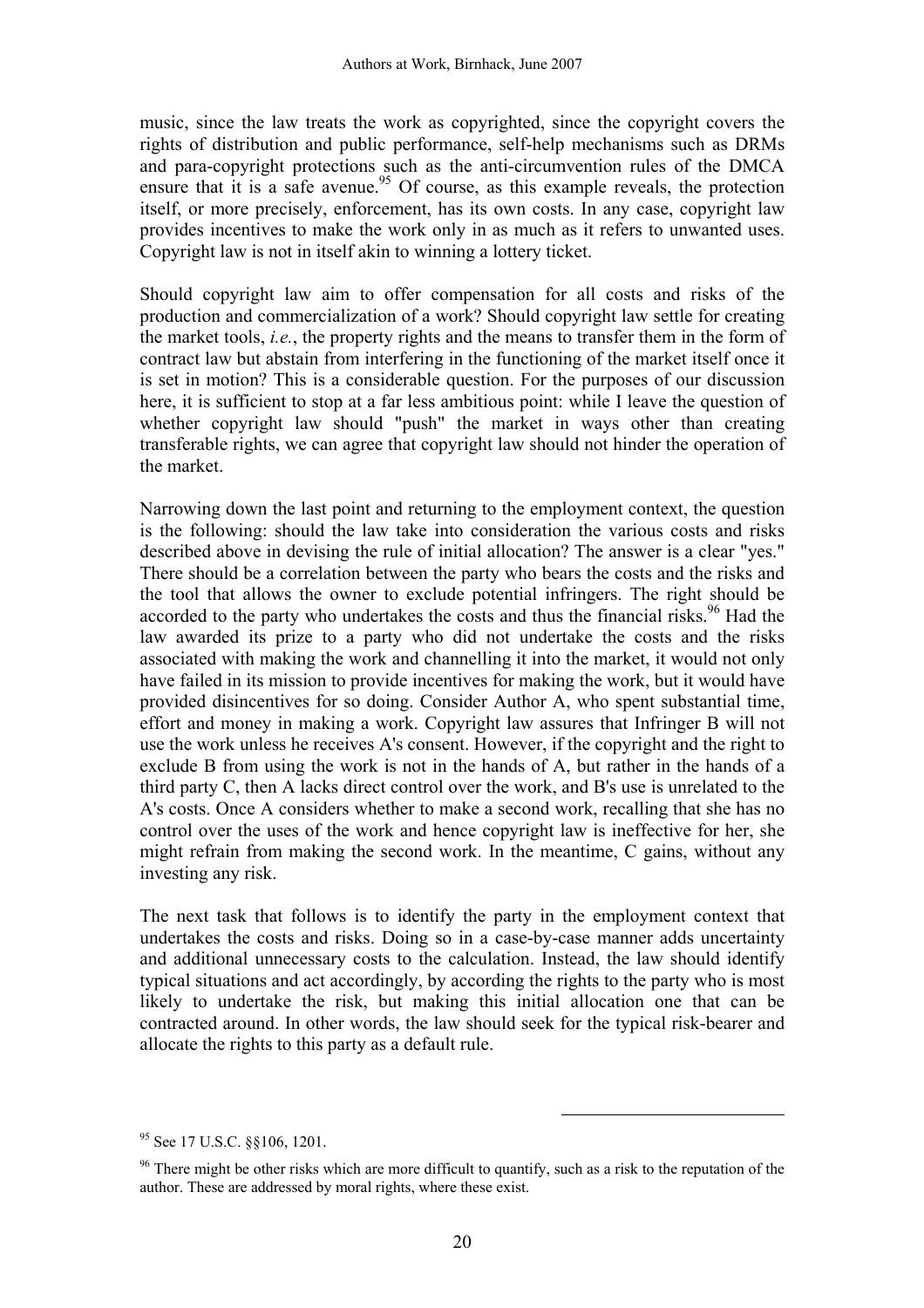However, the legislative (or judicial) technique of opting for a default rule should be applied carefully, since there are additional factors that might interfere and render changing the default rule impossible. Changing the default requires information, awareness and understanding of the situation, as well as being able to evaluate it. Furthermore, the initial allocation might create an endowment effect, *i.e.*, the bias of property holders as to its value. Owners tend to value their property at a higher price than they themselves would have been willing to pay to buy the same property. <sup>97</sup> If the default rule accords the employer with the copyright subject to the option to change the default rule (which is the law in all models surveyed above) and given the typical lack of power by the individual employee, setting the default rule in favour of the employer means that in most cases it will not be changed. (The issue of the balance of power of the employer and the employee will be discussed in the next part.) Stated more generally, the last point about the availability of changing the default rule can be described and generalized in Coasean terms as a corrective transaction and its costs. The initial allocation of the copyright can and is likely to be corrected by the parties if they think it is efficient to do so and if transaction costs of reallocating the rights are negligible.

Given that a general rule based on typical cases is more efficient than a case-by-case rule, but given that there are various kinds of transaction costs that might fail efficient corrective transactions, I believe it is better to calibrate the scales and zoom-in into the workplace, so to differentiate between various kinds of situations. This will enable us to fine-tune the general allocation rule. Of course, defining sub-categories has some costs of its own, as parties are likely to disagree as to the applicable category, a dispute resulting in uncertainty and further costs. The latter is of course a general point about categories in the law.

Equipped with the caveat about the availability of corrective reallocation transactions and with the idea of searching not for a single typical situation but for typical situations, in the plural, we should ask the following question: in the workplace, who is the party that typically undertakes the risks associated with creating the copyrighted work? The answer is that in most working scenarios, once the work is made in the scope of the workplace the employer is the party who pays for the costs of making the work in the first place and hence undertakes the associated risks. In most cases, it is also the employer who bears the costs associated with the commercialization of the work.

The intuitive observation of the employer as the risk-bearer should be attentive to the additional costs and risks, other than the immediate costs of expression and commercialization. For instance, as Parisi and Ševčenko discuss, creative works are often the result of many people each contributing a piece of the work, which needs to be assembled together.<sup>98</sup> Complex software is an obvious example. In order to be able to commercialize the aggregated work, the bits and pieces need to be accumulated. The various authors can attempt to negotiate a joint venture, but given the well-known problems of common action, such as negotiation costs and hold-outs, the split of rights is likely to result in an anti-commons problem and nothing at all but

 $97$  For discussion of the endowment effect in the context of employment, see Cass R. Sunstein, *Switching the Default Rule*, 77 N.Y.U. L. REV. 106 (2002).

<sup>&</sup>lt;sup>98</sup> See supra.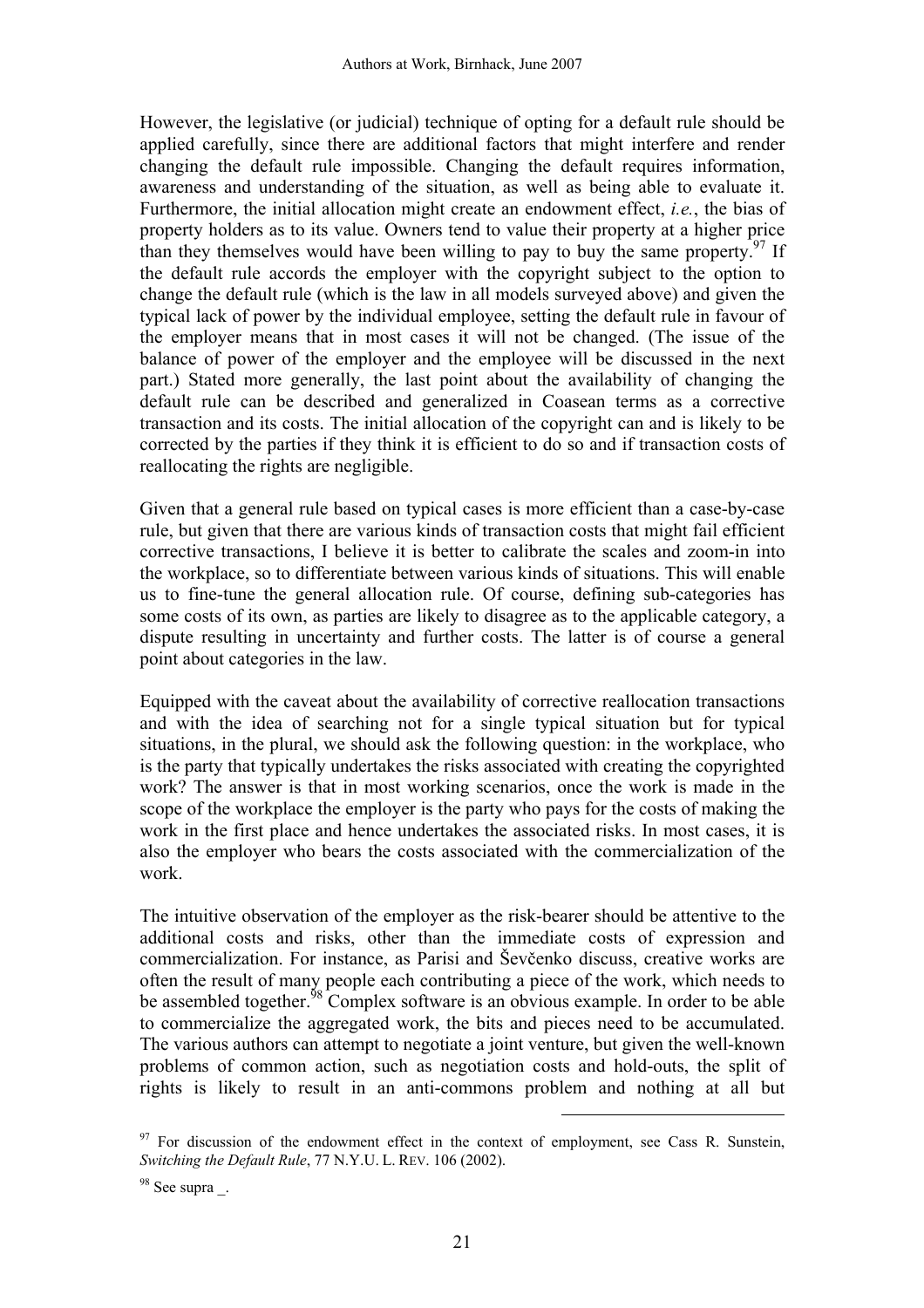frustration.<sup>99</sup> Allocating the rights to one entity in the first place is far more efficient than pooling them together later. Thus, when the kind of work is such that it is produced by several authors or that its value lies in combining several independent works together, we have yet another reason to allocate the rights to the employer.

But the kind of *work* is not a decisive factor. We should also query the kind of the *employer*. Especially, we should differentiate a content business from a non-content business. In workplaces such as a music label, a Hollywood studio, a software company or a publisher, the employer is in a better position to undertake the risks associated with producing and marketing the work, since the typical production firm does not invest in one work only, but simultaneously, in several works. This enables to spread the risk over the several works and cross-subsidize them. One best seller is enough to enable the publication of several other books, including those that might be a commercial failure. The employer whose incentive is to market such works has better familiarity with the market and its workings. Thus, the employer is in a better position to market the work efficiently and successfully.

However, in a non-content industry, where the employee is hired to do a non-creative (in the copyright sense) job, but nevertheless makes a work of authorship, the employer is not usually involved in the risk taken in making the work and does not have any unique knowledge about the market of the unexpected work. In such cases, there is no ex ante reason to allocate the copyright to the employer. The law follows suit and the work-for-hire doctrine includes not only the requirement that the author is an employee, but also that the work was made in the scope of the employment.<sup>100</sup> If the work was made outside the employment scope then it does not belong to the employer.

To summarize this part, one leg of the allocation rule of copyright law should correspond to the costs and risks taken in producing the work in the first place and in marketing and commercializing it in the later phase. Designing a rule based on typical cases is more efficient and the typical situation is that the employer is the risk-bearer. However, the kind of business matters. It is submitted that we should treat employers and employees in the cultural industries differently from those in other industries. A journalist, photographer, architect, musician and the like, working for a publisher, design company, or a music label, respectively, are different from a lawyer working in a law firm, or a planner (as opposed to a creative) in an advertising agency, even though the latter might make works of authorship. This analysis supports the second prong in the common law work-made-for-hire doctrine (as in the UK and US models), *i.e.*, whether the work was created within the scope of the employment. A second leg of the allocation rule looks not only at the work at stake and the risk bearer, but at the relationship between the parties, and here is where labour law enters.<sup>101</sup>

<sup>&</sup>lt;sup>99</sup> There are important exceptions, as when there is something else uniting the authors, such as a shared ideology. The Open Source movement provides numerous illustrations of such joint ventures.

 $100$  See supra note \_.

 $101$  A full discussion would insert here also the relationship between the author and the work. This is usually dealt with under the doctrine of moral rights and personality-based rationales of copyright law and is not discussed here.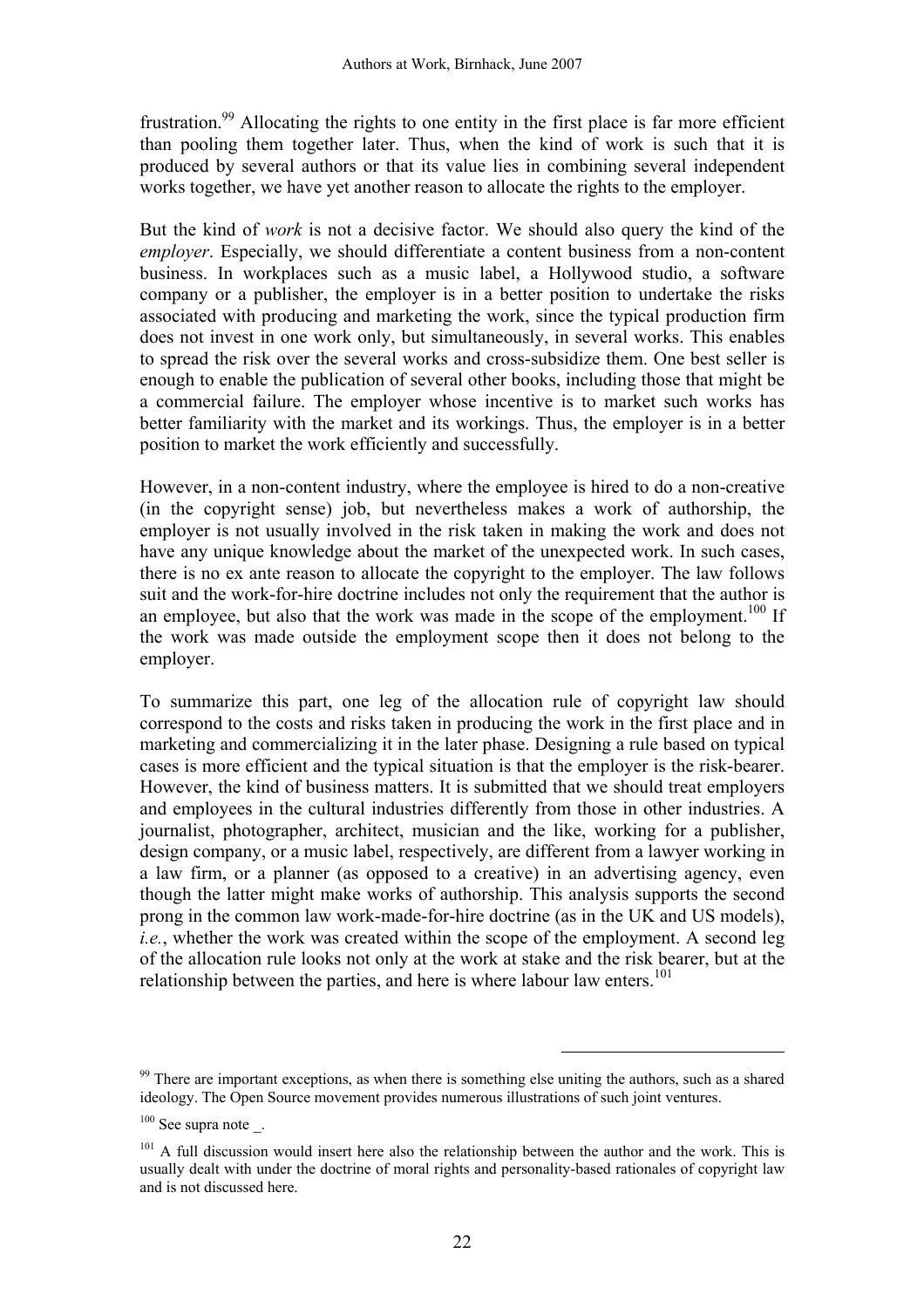# VI. LABOUR LAW: ONE SHOT GAMES AND REPEAT GAMES

Thus far, we discussed the copyright law aspect of the situation. We looked at the kind of work and at the kind of employer. It is time that we look at the kind of the employee, and more importantly, at the employee-employer relationship. The copyright discourse was one of incentives and applied an economic view, but one persistent claim is that we need also take fairness into consideration in shaping the law. The crux of the fairness argument is a well-known lesson of labour law, that the employer and the employee have unequal bargaining power. While this is true in many situations, we need to assess the proposition of unequal power in the creative sector, in light of its unique characteristics.

The distinction between salaried employees (those who are under a contract *of* service) and independent contractors who provide their services to a hiring party (those under a contract *for* service) is a bedrock principle of the Common Law. Many jurists and courts struggle to provide various tests to distinguish between the two kinds. This is the question of who is an employee?<sup>102</sup> Here, I assume that the law can distinguish between the employee and the independent contractor (which is what happens once a court so decides).

Given the costs and risks associated with making works as discussed in the previous part, the risk-averse author who lacks resources to fund the expression costs would rule out the option of running her own business. She will then consider the remaining options: offering her services as an independent contractor or a freelancer, in which case the costs of the expression will be covered by the party commissioning the work in exchange for her surrendering her rights or granting a license to use the work, or offering her services as an employee, in which case she surrenders all her rights as to all works made within the scope of the employment.

The risk-averse author who lacks the knowledge, funds or will to run her own business would turn to the salaried employment option. She would receive a stable solid salary, other benefits such as pension and paid vacations and not be subject to various risks such as liability for torts (assuming the vicarious liability doctrine applies). She would also not need to engage in managing the business, searching for clients, dealing with the regulators etc. These benefits do not come without a price. The author is limited in her creativity. She needs to follow the instructions of her employer (as is the situation of the independent contractor who needs to follow the instructions of the commissioner of her work, but has the choice not to take the job in the first place) and is limited in her artistic and creative freedom, at least in the workplace.

Is this not a fair deal? The author limits her artistic freedom and transfers the copyright in the works she will be making in exchange for risk-free stability. She can go on making her own works outside the scope of the employment. The alternative is undertaking the costs of expression and the risk herself and when these are too high, the alternative is not engaging in any creative work at all. As long as the author understands the deal and is not misled and all other factors are equal, it seems to be a

 $102$  See CCNV, supra note ; DEBORAH J. LOCKTON, EMPLOYMENT LAW  $(4<sup>th</sup>$  ed. 2003); .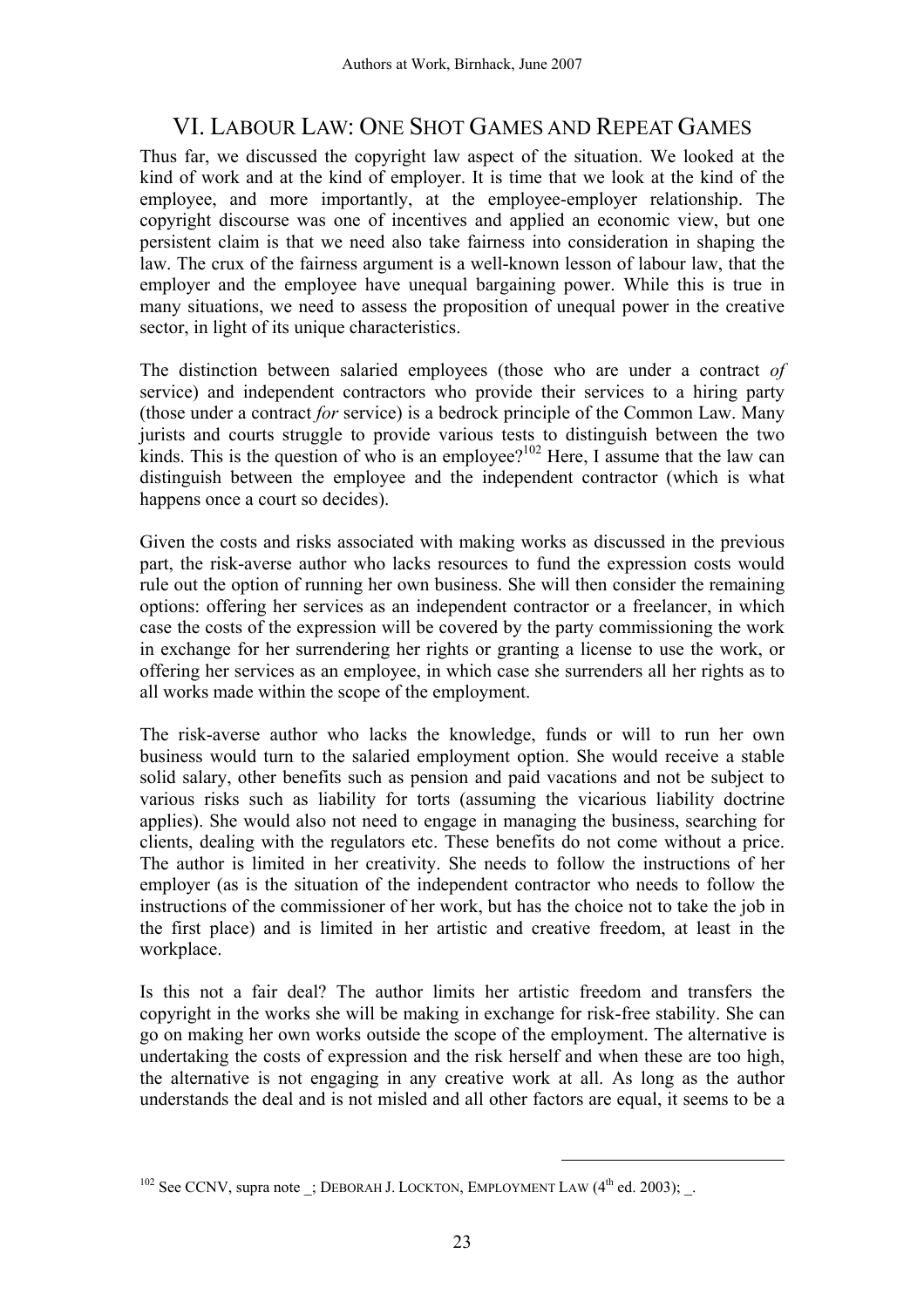fair deal. This argument applies when the author is hired to create works of authorship and when the deal was struck at the outset of the employment relationship.

Of course, this does not justify unfair exploitation of the author. The complaint about unfairness is a merger of two narratives—that of the romantic author with that of the exploited weak employee. Is the employee so weak vis-à-vis the employer? The answer is contingent upon several factors: the power of the individual author/employee, the collective power of the employees, the temporal dimension (when is the contract discussed?), as well as the kind of work and the kind of the employer (content or non-content industry), and the business model applied by the employer. A way to figure out this complex field is framing the relationship in terms borrowed from game theory, as a repeat game or a one-shot game between the parties, followed by some distinctions.

In a one-shot game, the parties are focused on the gains and losses from that specific interaction and each party attempts to maximize its gains. If one party in a one-shot game is stronger than the other and absent a legal rule to the contrary, exploitation is likely to occur. This is the situation of the independent contractor. To prevent this, all legal models assist the weaker side in various ways. The US model, for instance, leaves the copyright with the independent contractor, unless several conditions are met. These limit the situations in which the relationship can be deemed as a work made for hire to specific kinds of works, when the work is commissioned and most importantly in my view is the requirement that the parties formalize their relationship and explicitly specify that the work is to be considered a work made for hire.<sup>103</sup> These requirements, once fulfilled, contain a clear signal to the parties about the kind of transaction they are entering, including the issue of copyright ownership. The required formalities inform the parties and each side can now assess its situation and decide whether to enter the transaction or not. The other models (UK, Germany) leave the ownership with the contractor, who can now transfer the rights to use the work.

But the employee and the employer are usually engaged in a repeat game. In a content industry context, the employer is interested in the employee creating more works of quality and the employee knows that. Unfair treatment will decrease the motivation of the employee to create more works of as good (or better) quality. The employer who is interested in a steady stream of quality works realizes that it will be counterproductive to treat the employee in an unfair manner, all other factors being equal. In the normal course of the workplace these considerations mean that the salary will be reasonable and/or that the employer will search for ways to create incentives for the employees where there are unexpected, unforeseen gains. Internal incentives can take the form of bonuses or a more direct sharing of the revenues, such as an escalating scheme: After covering the expenses, the more revenue the work produces, the higher will be the employee's share.<sup>104</sup>

 $103$  17 U.S.C.  $$101(2)$ .

<sup>&</sup>lt;sup>104</sup> The sharing of gains should not be at the expense of the steady salary, otherwise the risk component of the salary increases and the employer is likely to reduce the basic salary. A salary based solely on a pay for performance principle runs into many difficulties. See Vandenberghe, *Labour Contracts*, at 550.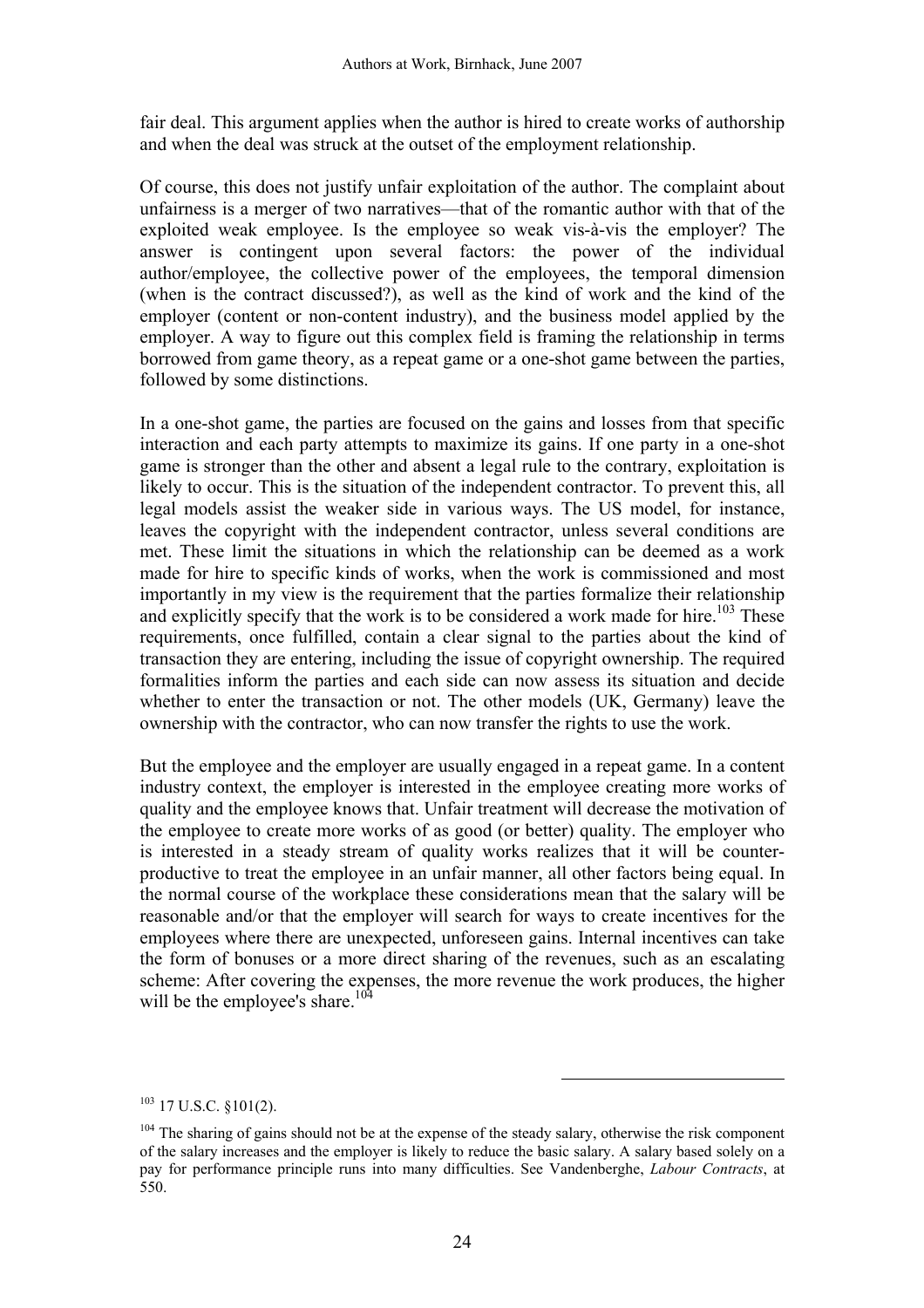There are additional factors here. The employer in the content industry context should not limit its view to the individual employee. Mistreating one employee sends a signal to other employees, current and future, about what lies ahead for them. The one-shot game between the employer and the individual employee is transformed into a series of one-shot games with all employees. The accumulation of many one-shot games between the same employer and many employees can be viewed as a repeat game, between the employer and the employees as one entity. Under conditions of a repeat game, the employer knows that it will not be beneficial to mistreat the employees. Hence, there is another motivation here for the employer to offer the employees ways to share the benefits from their works.

The above analysis affects each of the employees as well. An employee who will not make the works as expected or that will attempt to hide a work he or she made from the employer with the intention to exploit it on their own, is likely to be fired. This ultimate sanction maintains the framework of a multiple one shot games, which result in a collective repeat game.

The result of the dynamics described here can also occur in an artificial manner, in the form of an employees' union. Once the individual employees act together, they are no longer in a weak, continuous one-shot game subject to the arbitrary will of the employer, but rather, they are part of a multiple repeat game between two parties whose power is on a par.

The assumptions underlying this analysis should be underlined, so we know the limits thereof and address other situations accordingly. The above applies to the content industry, where employees are hired to make creative works. A content industry, by definition, engages in the continuous production of creative works, hence the game is a repeat one. Both parties are aware (or should be) of the trade-off of risks. The consideration takes place ex ante, at time that the author still has the choice of working as an individual, independent contractor or as an employee. When these assumptions do not apply, such as in a non-content industry where an employee unexpectedly makes a work of authorship, the ownership was not discussed and was not traded-off, it would not make sense to talk about a repeat game. If the parties realize ex post that the work is worth exploiting, who should win the ownership? Depending on the work, it might be the case that the commercialization of the work requires a substantial investment and the cooperation of both parties. If so, they are likely to reach a contract as to the use and commercialization of the work and in the negotiation process agree about the ownership. Since there are transaction costs related to the use of the work, the costs of discussing the ownership are ancillary and low. In Coasean terms, we could say that the initial allocation does not matter and the parties will reach an efficient allocation (or reallocation) on their own.

In other cases, where each of the two parties can commercialize the work on their own, without the other party, the law needs to determine who owns the copyright. If the estimated gains from the work are high enough and the parties estimate that there are no additional works that can follow the first work (and the author is usually in a better position to know this), then the repeat game, either in its individual feature or its collective feature, is transformed into a one-shot game. Here, the initial allocation matters, as it is a "winner takes it all" situation. Importantly, this situation is unlikely to be addressed by the parties ex ante, as the situation is not one of a content industry,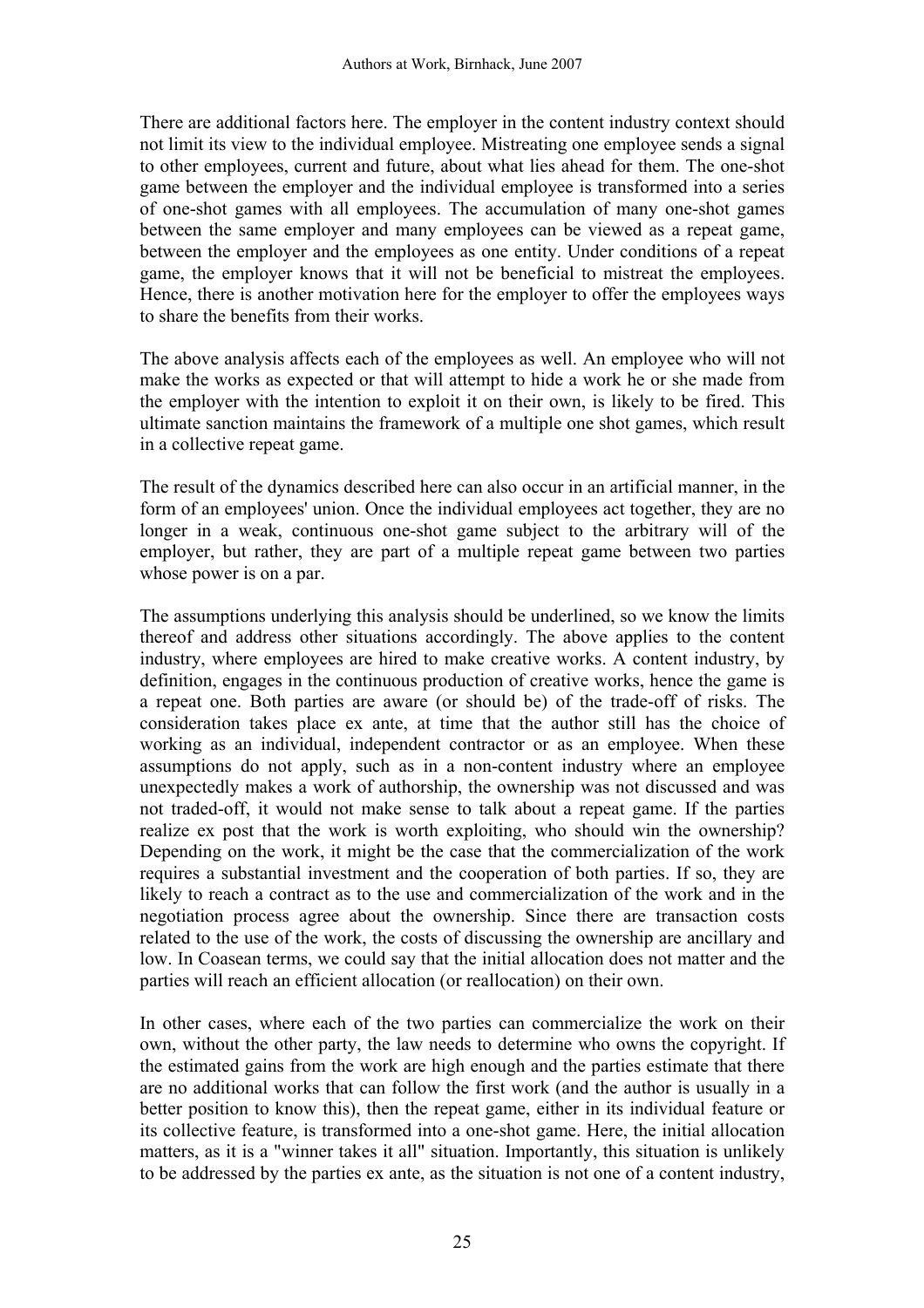the employee was not hired to make the work but to do other tasks and none of the parties foresaw the happy event. In other words, absent a property rule that allocates the copyright to either side, the situation is not one of unequal bargaining power.

If there are no such follow-up discussions as to the commercialization of the work then the ownership should be determined based on the copyright analysis. The allocation criterion that should be applied ex post is the ex ante view: Which party undertook the costs and risks associated with creating the work in the first place? This is a case-by-case decision, but it is reflected in the second prong of the work for hire doctrine in several jurisdictions, namely, was the work created in the scope of the employment?

The non-content employer, who is aware of the work-for-hire doctrine and estimates that occasionally there might be a worthy work that would be made by an employee, can attempt to pre-empt any future uncertainties by requiring the employees to give up all rights in any work they might make. However, this avenue might have an unproductive effect, as it will inform the employees that they will not own any work they might make as employees. Adjusting to such a rule, they will focus on their initial task for which they were hired, and creativity will be left at the doorstep of the workplace. Alternatively, the creative employee who was forced to sign such a contract is likely to search for ways to bypass it, as distancing the work from the workplace, so it will not be considered as a work made in the scope of the employment. This might cause some tension between the employer and the employees and if costs of expression and commercialization and the related risks are too high, the work might not be made in the first place or might not be circulated. Accordingly, a pre-emptive overall transfer of rights in a non-content industry will be inefficient from the viewpoint of copyright law for al parties involved, including the public.

The analysis of the way in which a series of one-shot games between the employer in the content-industry and each of the employees is transformed into a repeat game should further be distinguished. In some contexts, the authors employed by the employer each work on their own, their works are not aggregated and in many cases they are in competition with each other. Musicians working for a record company or authors working for a publisher provide examples. Each musician competes with many other musicians in the same genre. The individual musicians create their music on their own, unrelated to other musicians. The same applies to authors of novels. Under such circumstance, a union is less likely to form; the way the publisher treats one author or musician does not affect her competitors (or even indirectly assists them) and the employer does not face the need to pool separate rights together, *i.e.*, there is no anti-commons problem. In such situations, the series of one-shot games will remain such and will not be transformed into a collective repeat game. Hence, in devising the best legal rule we should also be aware of the structure of the specific market at stake and the business model of the employer. In the above scenarios, the form of employment is likely to be one of commissioned work or freelance. The incentives of the publisher and the author do not necessarily correspond. For example, an author might be eager to gain reputation first and immediate financial rewards in a second place.<sup>105</sup> An author eager to publish might surrender his rights too quickly.

<sup>&</sup>lt;sup>105</sup> Reputation can be translated into financial gains in later events. An author who has gains good reputation is more likely to be paid for writing a second book, invited to lecture etc.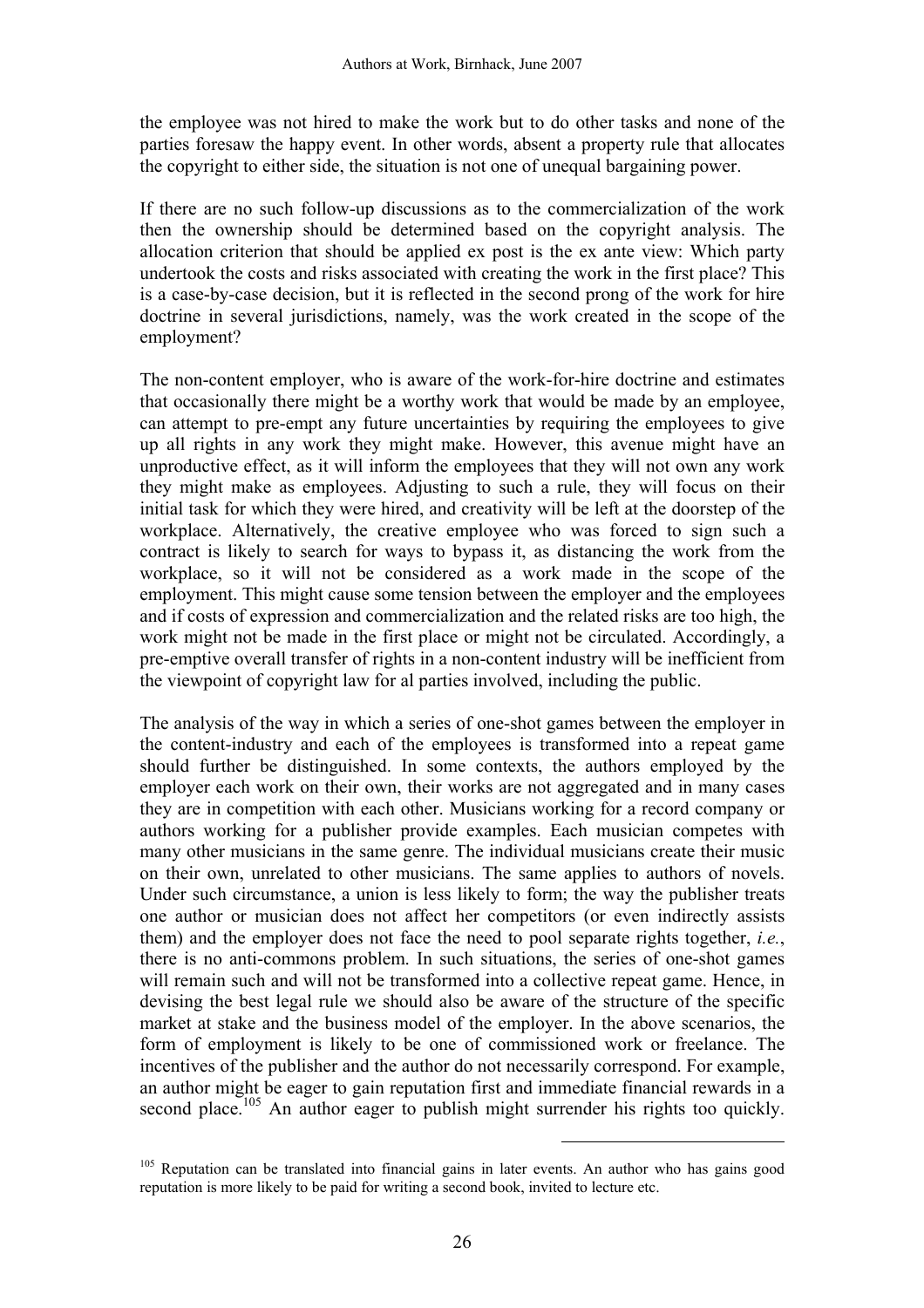The law can provide some paternalistic assistance to prevent hurried decision or ease their effect. $10<sup>6</sup>$ 

To summarize, this part examined the argument that authors are often treated unfairly by their employers. Contrary to this popular contention, the discussion suggested that fairness is not compromised in most situations. First, authors have a choice of various business models to choose from, such as an independent contractor, freelancer or a salaried employee. Second, the basic transaction between an employer who is in the content-business and the author-employee is a transfer of risks from the author to the employer in exchange for financial certainty for the risk-averse author. Third, the dynamics of the workplace in the content industry and under a business model in which the employer pools together the works made by the employees are such that convert a series of one-shot games between the employer and each employee into a repeat game between the employer and the employees as a whole, thus reducing the inefficiencies attributed to one-shot games versus repeat game. Fourth, the discussion suggests that we should distinguish between content industries where the employees are hired to make creative works from non-content industries, where the employees are hired to perform tasks other than making works of authorship. In case such an employee nevertheless makes a creative work, the second prong of the work-madefor-hire doctrine, insisting that the work is made within the scope of the employment, protects the employee and deposits the work in her hands. The economics of the market are likely to result in cooperation between the employer and the employee, in a post-creation agreement. Fifth, some employers apply a different business model, in which they do not accumulate the separate works made by the employees into one work, but market each separately. In such circumstance, the transformation of the one-shot games into a one, repeat game is unlikely to occur. Due to a mismatch of interests between the author and the employer, the author might transfer her rights too quickly. The law, however, provides the author with some background tools to redress hasty transactions. These are more powerful in the Continent than in the US, reflecting different views on the strength of the freedom to contract and the law's interference within the market.

#### VII: RE-ALLOCATION

Thus far, we searched for the most efficient initial allocation of the copyright in works of authorship made by employees. Applying a dual perspective of both copyright law and labour law indicated that we should take into consideration criteria such as the allocation of risks, the overall aspects of the employment contract and the choices each party made in entering the employment relationship. Fairness also plays a significant role as well as additional criteria that need to be evaluated, such as the kind of work, the nature of the business and the business model, all of which serve as proxies for the allocation of risks and fairness. Along the way I commented on issues of transaction costs and their effect on the choice of the most efficient rule of initial allocation. This part examines the option of a corrective transaction, in case the law's initial allocation turns out to be inefficient. This is a straight-forward application of the Coase theorem, which states that when transaction costs are negligible, the initial allocation does not matter since the parties will reallocate the resources at stake. Of

<sup>&</sup>lt;sup>106</sup> See for example the right to terminate transfers of copyright in the U.S., 17 U.S.C. §\_ or the German rules discussed above, supra note \_.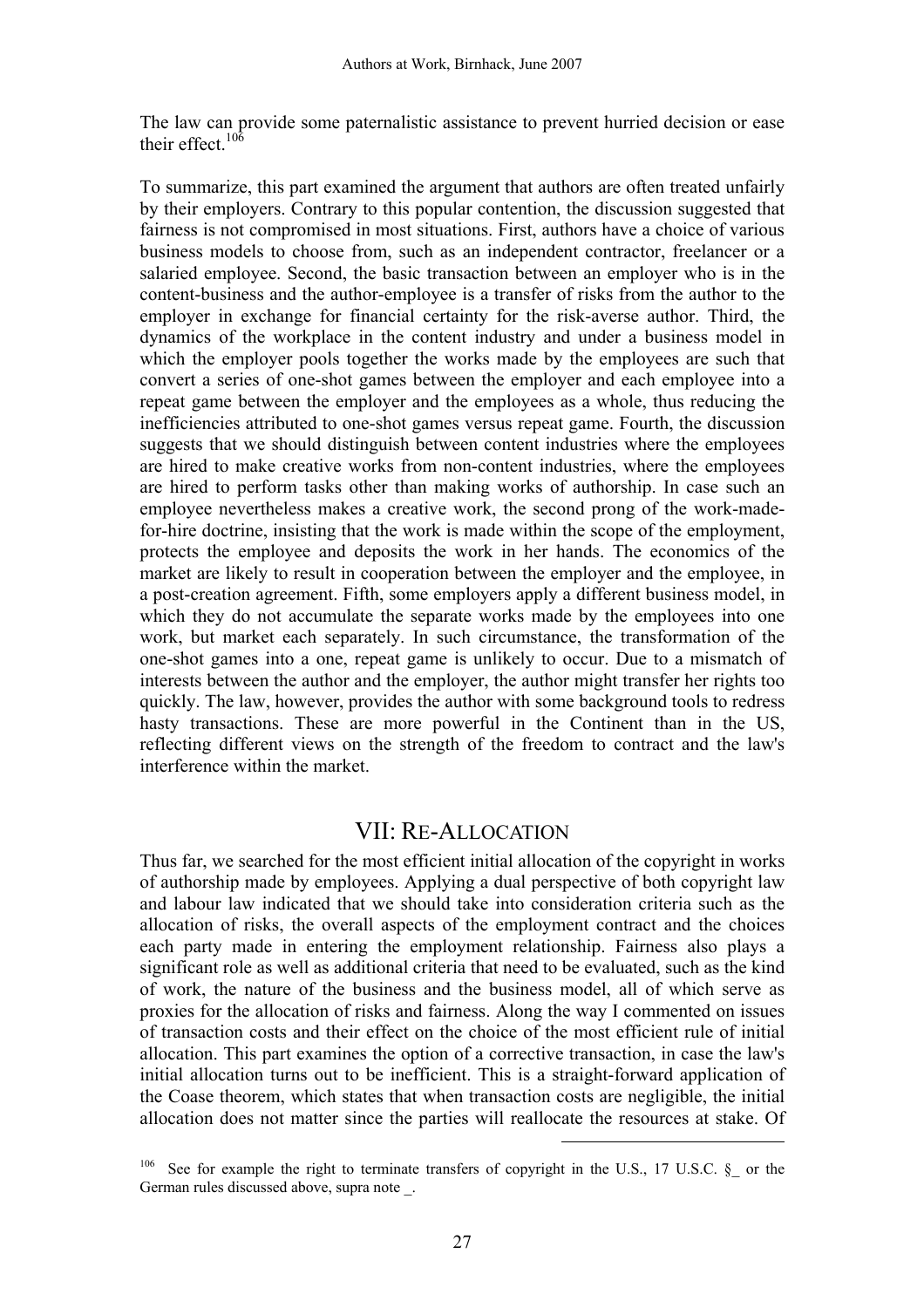course, the distribution of wealth among the parties matters to the parties, and in the case of copyright, it might matter to the public at large.

There are several situations which we should examine. Some considerations that we have already used will be relevant here too: the temporal dimension, the relative power of the parties and the kind of business, i.e., whether the employer is in the content industry or not.

- 1. Before the employee is hired and before she creates any work, if hired to make creative works in a content industry, the most efficient initial allocation of the copyright in the work is to the employer. Had the law allocated the right to the employee, we would have seen an immediate, pre-employment, pre-creation corrective transaction. Authors that decided they prefer to be employed rather than work as independent contractors are willing to engage in the trade-off of risks-for-financial security. Before they are part of the collective body of employees, whether it is an organised union or an accumulation of interests, the employee lacks any real bargaining power. Since the parties meet each other and negotiate the entire scheme of the employment, the additional transaction costs related to transferring the rights are negligible. Even if the rights are allocated to the employee, a re-allocation to the employer is more than likely to occur. The employee is unlikely to receive much for this transfer, other than the salary and employment benefits. In some cases, the employer might offer internal incentives such as bonuses or a share in the gains, to enhance the employee's incentives. Accordingly, and in order to save the (small) transaction costs, the law should allocate the rights to the employer. This initial allocation should be a default rule and is unlikely to be changed, unless the employee is a star whose bargaining power is equal to the employer or perhaps even stronger in some cases.
- 2. Once employment commenced and if no pre-employment agreement was made, then the most efficient allocation of the rights in the content industry is to the employer. Had the law allocated the rights to the employee and these have not yet been transferred, what is the likelihood of a corrective transaction? Now, that the employee is already hired, he or she are in a better bargaining position than they have had before employment. Furthermore, now that they are employees, they engage in the overall repeat game between the entire employees' body and the employer, even if on their side it seems to be a one-shot game. The employer in these rare cases, where no initial contract addressed the copyright, is likely to request a transfer of rights. The authoremployee is likely to require a high payment, or at least higher than in situation (1). The employer, understanding that the treatment of one authoremployee will affect its treatment of all employees, current and future, might re-consider its entire treatment of the matter. Depending on the importance of the work, the employer might pay for the transfer of the rights, but in any case the employer will change its policy at once and switch to (1). The lesson of *Tasini*, though discussing freelancers, is applicable here. This is a situation where transaction costs are not necessarily negligible and if the employees demand too high a price they are likely to bring down the business, with the unfortunate result that they too will lose their jobs.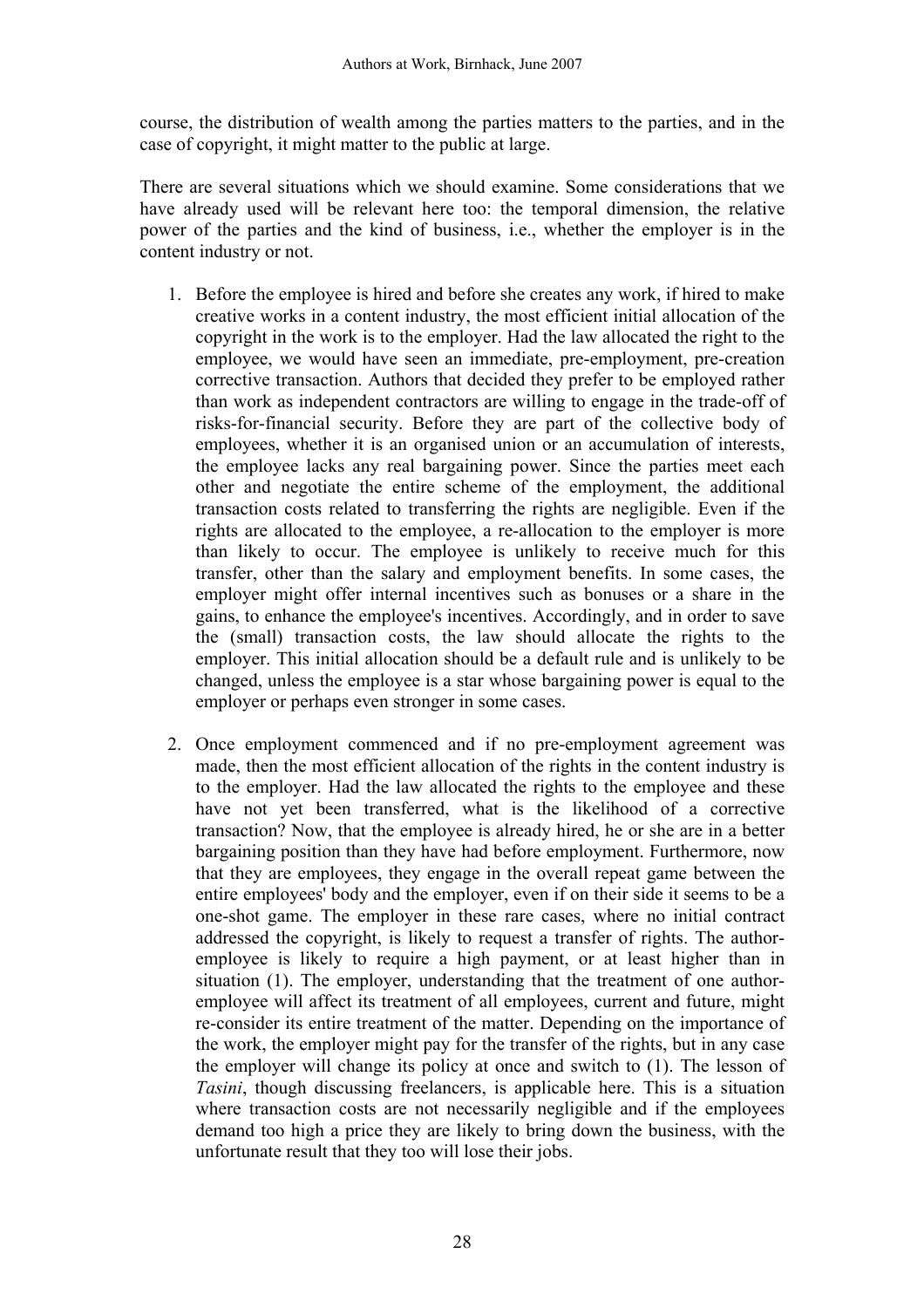- 3. In a non-content industry, a pre-employment assignment of rights in future creative works is unlikely to occur, since the parties do not see this as part of the reason for hiring the employee. The employee is hired to perform another task. In case such a work is nevertheless and unexpectedly created or that the parties suddenly realize the commercial value of routine works, the question would turn on the issue of the scope of the employment: was the work part of it or not. In any case, as explained above, the parties are likely to engage in negotiations and reach a deal as to the commercialization of the work, if they need each other to do so, in terms of investment and further creation. During such negotiations, the ownership issue will be discussed. The additional transaction costs for determining the ownership is negligible and even if the rights are in the hands of the employee, a reallocation is likely to occur. The parties will determine the price themselves.
- 4. We are left with individual employees, who are not part of a collective employee body (either a union or a "natural" collective) and make works which do not require further investment for their commercialization, *i.e*., this is not the situation (3) in which the commercialization requires cooperation. The fairness argument might arise, according to which, the authors were so enthusiastic to market their works that they did not pay attention or did not understand or that they were simply taken advantage of, by the much stronger and sophisticated employer. While ignorance, unawareness, lack of business experience and lack of sophistication on the authors' side do occur and no doubt there are employers who attempt to exploit the authors, this is not a reason to allocate the rights to the employee. The incentive theory of copyright law instructed us to allocate the rights to the party undertaking the risks. In most cases this is the employer, especially in the context of the content industry. The unfairness is mitigated by the transformation of the one-shot game into a repeat game, as discussed earlier. In this sense, the independent contractor or the freelancer is in a worse situation than the salaried employee.

Should we allocate the rights to the authors? If the issue arises before employment commences, I believe an allocation to the author would turn out to be useless and will be corrected immediately, in a pre-employment assignment, as discussed in situation (1). Should we opt for other protective mechanisms, such as the US right to terminate the transfer after some time or various rights awarded in German law to authors, usually rights which cannot be waived? Such measures might have a positive dynamic affect. It seems to me that their power lies not with the actual content of these pro-author rules, but with their signalling power. Once there are measures aimed to protect the author, he or she are more likely to learn about them. Once they do so, they might be drawn into learning their rights and options. Of course, this is a speculative effect, which needs to be empirically examined. It is not unlikely that the effect is the opposite, that the fact that the author learns he or she enjoys some rights vis-à-vis the employer might lead them to overestimate their power. The signal, however, works also in the direction of the employer. Wishing to avoid a judicial determination that the compensation to the author was inequitable, as the German Copyright Act enables, with its immediate and reputational consequences, the employer might offer a somewhat higher